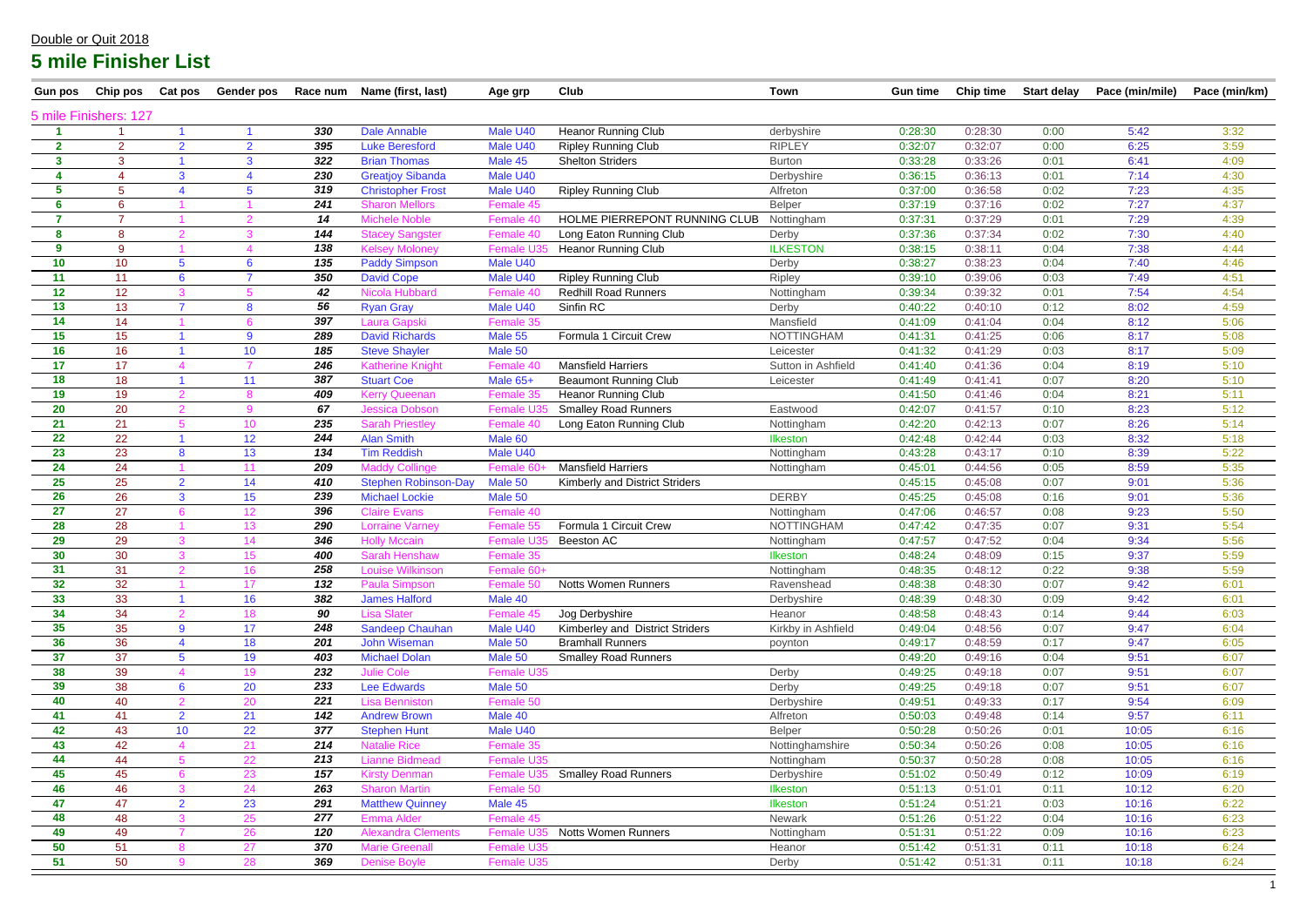| <b>Gun pos</b> | Chip pos | Cat pos              | <b>Gender pos</b> | Race num   | Name (first, last)                                    | Age grp               | <b>Club</b>                         | <b>Town</b>                 | <b>Gun time</b>    | Chip time          | <b>Start delay</b> | Pace (min/mile) | Pace (min/km) |
|----------------|----------|----------------------|-------------------|------------|-------------------------------------------------------|-----------------------|-------------------------------------|-----------------------------|--------------------|--------------------|--------------------|-----------------|---------------|
| 52             | 52       | 10                   | 29                | 278        | <b>Elizabeth Keddie-Gray</b>                          | Female U35            |                                     | Nottingham                  | 0:51:56            | 0:51:50            | 0:06               | 10:22           | 6:26          |
| 53             | 53       |                      | 30                | 8          | Abi Spencer                                           | Female 45             |                                     | Stapleford                  | 0:52:01            | 0:51:56            | 0:04               | 10:23           | 6:27          |
| 54             | 54       | 5                    | 31                | 41         | <b>Denise Hoolev</b>                                  | Female 35             | HOLME PIERREPONT RUNNING CLUB       | Nottingham                  | 0:52:01            | 0:51:56            | 0:04               | 10:23           | 6:27          |
| 55             | 55       | 11                   | 32                | 97         | Rebecca Tupman                                        | <b>Female U35</b>     |                                     | <b>Ilkeston</b>             | 0:52:14            | 0:51:58            | 0:15               | 10:23           | 6:27          |
| 56             | 58       | $\overline{2}$       | 24                | 212        | lan Rice                                              | Male 55               |                                     | Derby                       | 0:52:26            | 0:52:20            | 0:05               | 10:28           | 6:30          |
| 57             | 56       |                      | 33                | 356        | <b>Jemma Symonds</b>                                  | Female 35             | All About Jogging                   | Heanor                      | 0:52:27            | 0:52:10            | 0:16               | 10:26           | 6:29          |
| 58             | 57       | 12 <sup>2</sup>      | 34                | 313        | <b>Kaylee Rice</b>                                    | Female L              | Kimberley and District Striders     | Nottingham                  | 0:52:36            | 0:52:18            | 0:18               | 10:27           | 6:30          |
| 59             | 59       |                      | 35                | 275        | <b>Lorraine Loveridge</b>                             | Female 40             | <b>Smalley Road Runners</b>         | Ripley                      | 0:52:47            | 0:52:32            | 0:14               | 10:30           | 6:31          |
| 60             | 60       | 11                   | 25                | 60         | <b>Paul Morley</b>                                    | Male U40              | <b>Smalley Road Runners</b>         | Ilkeston                    | 0:53:01            | 0:52:48            | 0:13               | 10:33           | 6:33          |
| 61             | 61       | 13 <sup>°</sup>      | 36                | 292        | <b>Frankie Hughes</b>                                 | <b>Female U3</b>      | South Derbyshire Road Runners       | Burton on trent             | 0:53:15            | 0:53:05            | 0:10               | 10:37           | 6:35          |
| 62             | 62       |                      | 37                | 109        | <b>Sally Rowe</b>                                     | Female 50             |                                     | Derby                       | 0:53:55            | 0:53:44            | 0:11               | 10:44           | 6:40          |
| 63             | 63       | 14                   | 38                | 161        | <b>Jessica Doughty</b>                                | Female U35            |                                     | Eastwood                    | 0:55:45            | 0:55:34            | 0:11               | 11:06           | 6:54          |
| 64             | 64       | 3                    | 26                | 379        | <b>Kevin Allen</b>                                    | Male 55               |                                     | Heanor                      | 0:56:28            | 0:56:09            | 0:18               | 11:13           | 6:58          |
| 65             | 65       |                      | 39                | 93         | <b>Michelle Fowkes</b>                                | Female 50             |                                     | <b>NOTTINGHAM</b>           | 0:56:35            | 0:56:11            | 0:23               | 11:14           | 6:59          |
| 66             | 66       | 15 <sup>15</sup>     | 40                | 343        | <b>Hollie Mee</b>                                     | Female U35            |                                     | <b>Kimberley Nottingham</b> | 0:57:09            | 0:56:58            | 0:11               | 11:23           | 7:04          |
| 67             | 67       | 16                   | 41                | 101        | <b>Chantal Allen</b>                                  | <b>Female U3</b>      | <b>Wilne Runners</b>                | Burton on trent             | 0:57:30            | 0:57:22            | 0:08               | 11:28           | 7:07          |
| 68             | 69       | $\mathsf{R}$         | 42                | 112        | <b>Kathrvn Hinks</b>                                  | Female 40             | <b>Notts Women Runners</b>          | Woodborough                 | 0:57:50            | 0:57:39            | 0:10               | 11:31           | 7:09          |
| 69             | 68       | $\overline{2}$       | 43                | 106        | <b>Joanna Brooks</b>                                  | Female 55             | <b>Notts Women Runners</b>          | Nottingham                  | 0:57:51            | 0:57:39            | 0:11               | 11:31           | 7:09          |
| 70             | 70       | $\mathbf{Q}$         | 44                | 259        | Lydia Kibaara                                         | Female 40             | <b>Stamford Striders</b>            | Alwalton                    | 0:58:05            | 0:57:52            | 0:12               | 11:34           | 7:11          |
| 71             | 71       | 10 <sup>°</sup>      | 45                | 204        | <b>Diana Wilson</b>                                   | Female 40             | <b>Massey Runners</b>               | Coventry                    | 0:58:22            | 0:58:06            | 0:15               | 11:37           | 7:13          |
| 72             | 72       | $\overline{2}$       | 27                | 354        | <b>Derek Brailsford</b>                               | Male 65+              | <b>Crawley Saints &amp; Sinners</b> | Nottingham                  | 0:58:46            | 0:58:32            | 0:14               | 11:42           | 7:16          |
| 73             | 73       | 17 <sup>2</sup>      | 46                | 43         | Sophie Jesty                                          | Female U35            |                                     |                             | 0:58:56            | 0:58:38            | 0:18               | 11:43           | 7:17          |
| 74             | 74       |                      | 47                | 141        | <b>Grainne O'Brien</b>                                | Female 45             |                                     | Belper                      | 0:58:58            | 0:58:47            | 0:10               | 11:45           | 7:18          |
| 75             | 75       |                      | 48                | 394        | <b>Lisa Daxner</b>                                    | Female 45             | <b>Notts Women Runners</b>          | Nottingham                  | 0:59:15            | 0:59:04            | 0:11               | 11:48           | 7:20          |
| 76             | 76       |                      | 49                | 162        | <b>Louise Taylor</b>                                  | Female 45             | Kimberworth Striders RC             | Rotherham                   | 0:59:28            | 0:59:05            | 0:22               | 11:49           | 7:20          |
| 77             | 77       | 11                   | 50                | 128        | <b>Helen Salisbury</b>                                | Female 40             | <b>Notts Women Runners</b>          | Nottingham                  | 0:59:52            | 0:59:35            | 0:17               | 11:55           | 7:24          |
| 78             | 78       | 8                    | 51                | 169        | <b>Stephanie Parker</b>                               | Female 45             | <b>Smalley Road Runners</b>         | heanor                      | 1:00:01            | 0:59:47            | 0:14               | 11:57           | 7:25          |
| 79             | 79       | $\mathbf{Q}$         | 52                | 163        | <b>Yvonne Mills</b>                                   | Female 45             | Kimberworth Striders RC             | Rotherham                   | 1:00:19            | 0:59:57            | 0:22               | 11:59           | 7:27          |
| 80             | 80       | 10 <sup>°</sup>      | 53                | 195        | <b>Louise Buxton</b>                                  | Female 45             | <b>Belper 10:20</b>                 | <b>BELPER</b>               | 1:00:52            | 1:00:32            | 0:19               | 12:06           | 7:31          |
| 81             | 81       | 18                   | 54                | 57         | <b>Chloe Jesty</b>                                    | <b>Female U35</b>     |                                     | Nottingham                  | 1:01:19            | 1:01:01            | 0:17               | 12:12           | 7:35          |
| 82             | 82       | 19                   | 55                | 154        | <b>Claire Howard</b>                                  | Female U35            |                                     | Heanor                      | 1:01:35            | 1:01:24            | 0:11               | 12:16           | 7:37          |
| 83             | 83       |                      | 56                | 146        | <b>Pamela Black</b>                                   | Female 35             | <b>Notts Women Runners</b>          | Arnold                      | 1:01:45            | 1:01:30            | 0:14               | 12:18           | 7:38          |
| 84             | 84       | 11                   | 57                | 47         | Julie Bridges                                         | <b>Female 45</b>      | <b>Notts Women Runners</b>          | NOTTINGHAM                  | 1:02:57            | 1:02:35            | 0:21               | 12:31           | 7:46          |
| 85             | 85       | 8                    | 58                | 69         | <b>Michelle Oliver</b>                                | Female 35             | All About Jogging                   | Derby                       | 1:03:24            | 1:03:15            | 0:08               | 12:39           | 7:51          |
| 86<br>87       | 86<br>87 | 20<br>2 <sup>1</sup> | 59<br>28          | 386<br>299 | <b>Jacqueline Mountain</b><br><b>Nigel Tissington</b> | Female U35<br>Male 60 |                                     | Heanor<br><b>BELPER</b>     | 1:03:24<br>1:04:33 | 1:03:15<br>1:04:12 | 0:09<br>0:20       | 12:39<br>12:50  | 7:51<br>7:58  |
| 88             | 88       | 3                    | 60                | 298        | <b>Josephine Stevens</b>                              | Female 60+            |                                     | <b>BELPER</b>               | 1:04:33            | 1:04:13            | 0:20               | 12:50           | 7:58          |
| 89             | 89       |                      | 61                | 391        | Karin Noorbergen                                      | Female 50             |                                     | Belper                      | 1:04:39            | 1:04:29            | 0:10               | 12:53           | 8:00          |
| 90             | 91       | 3 <sup>1</sup>       | 29                | 179        | <b>Phil Rice</b>                                      | Male 60               |                                     | <b>Market Drayton</b>       | 1:04:51            | 1:04:48            | 0:03               | 12:57           | 8:03          |
| 91             | 90       | 21                   | 62                | 389        | Zoe Blackwell                                         | Female U35            |                                     | <b>Ripley</b>               | 1:04:55            | 1:04:33            | 0:22               | 12:54           | 8:01          |
| 92             | 92       | 22                   | 63                | 335        | <b>Liz Spinks</b>                                     | Female U35            | <b>Notts Women Runners</b>          | Nottingham                  | 1:05:31            | 1:05:09            | 0:22               | 13:01           | 8:05          |
| 93             | 93       | 23                   | 64                | 336        | <b>Lyndsey Johnson</b>                                | Female U35            | <b>Notts Women Runners</b>          | Nottingham                  | 1:05:33            | 1:05:10            | 0:22               | 13:02           | 8:05          |
| 94             | 94       | 24                   | 65                | 203        | <b>Belinda Coe</b>                                    | Female U35            | Sinfin RC                           | Nottingham                  | 1:05:34            | 1:05:12            | 0:22               | 13:02           | 8:06          |
| 95             | 95       | 3                    | 66                | 68         | <b>Julie Mehmet</b>                                   | Female 55             | <b>Notts Women Runners</b>          | Nottingham                  | 1:06:19            | 1:06:00            | 0:19               | 13:12           | 8:12          |
| 96             | 96       | $\mathbf{Q}$         | 67                | 15         | Rebecca Dickinson                                     | Female 35             | <b>Smalley Road Runners</b>         | Nottingham                  | 1:07:06            | 1:06:53            | 0:13               | 13:22           | 8:18          |
| 97             | 97       | 12 <sup>°</sup>      | 68                | 378        | Zoe Tomlinson                                         | Female 40             | <b>Derwent Runners</b>              | derby                       | 1:07:57            | 1:07:32            | 0:24               | 13:30           | 8:23          |
| 98             | 98       | 10 <sup>°</sup>      | 69                | 371        | Leigh Johnston                                        | Female 35             | <b>Derwent Runners</b>              | Derby                       | 1:07:57            | 1:07:33            | 0:23               | 13:30           | 8:23          |
| 99             | 99       | 12 <sup>°</sup>      | 70                | 267        | <b>Karen Ryder</b>                                    | Female 45             | <b>Midlands Nordic Walking</b>      | Nottingham                  | 1:08:37            | 1:08:14            | 0:23               | 13:38           | 8:28          |
| 100            | 100      |                      | 71                | 374        | <b>Helen Rowe</b>                                     | Female 60+            | <b>Massey Runners</b>               | Coventry                    | 1:10:07            | 1:09:53            | 0:14               | 13:58           | 8:41          |
| 101            | 101      | $5^{\circ}$          | 72                | 376        | Cal Oddy                                              | Female 60+            | <b>Massey Runners</b>               | Coventry                    | 1:10:08            | 1:09:54            | 0:13               | 13:58           | 8:41          |
| 102            | 102      | 13 <sup>°</sup>      | 73                | 361        | <b>Rachael Lyons</b>                                  | Female 40             | <b>Smalley Road Runners</b>         | Heanor                      | 1:10:18            | 1:10:01            | 0:16               | 14:00           | 8:42          |
| 103            | 103      | 12 <sup>2</sup>      | 30                | 362        | Aaron Ince                                            | Male U40              | <b>Smalley Road Runners</b>         | Heanor                      | 1:10:18            | 1:10:01            | 0:16               | 14:00           | 8:42          |
|                |          |                      |                   |            |                                                       |                       |                                     |                             |                    |                    |                    |                 |               |

### Double or Quit 2018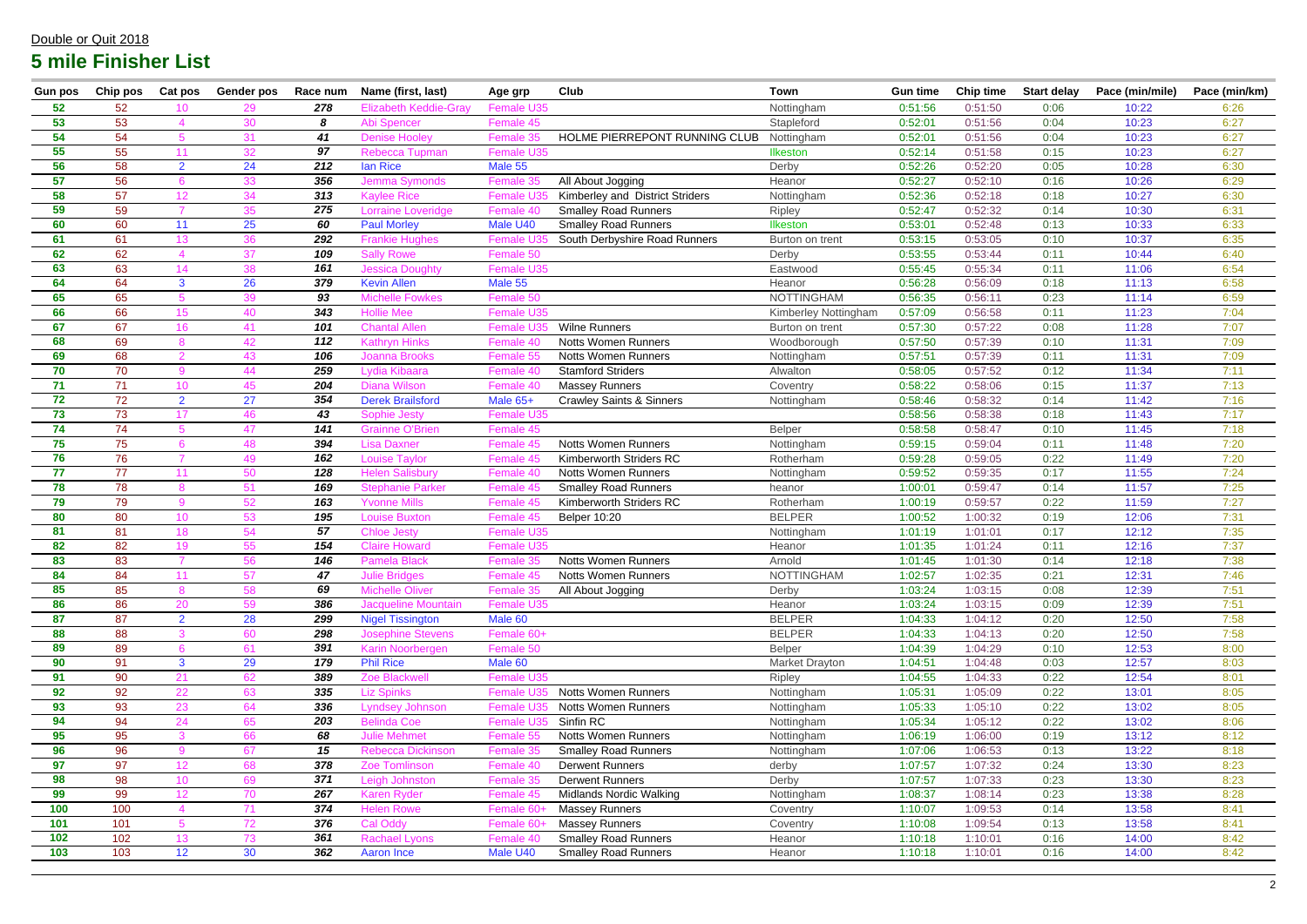| <b>Gun pos</b> | Chip pos | Cat pos          | <b>Gender pos</b> | Race num | Name (first, last)            | Age grp                | Club                                    | Town                | <b>Gun time</b> | Chip time | <b>Start delay</b> | Pace (min/mile) | Pace (min/km) |
|----------------|----------|------------------|-------------------|----------|-------------------------------|------------------------|-----------------------------------------|---------------------|-----------------|-----------|--------------------|-----------------|---------------|
| 104            | 105      | 13.              | 74                | 168      | <b>Rachael Mitchell</b>       | Female 45              | <b>Notts Women Runners</b>              | Nottingham          | 1:10:30         | 1:10:19   | 0:11               | 14:03           | 8:44          |
| 105            | 104      | 14               | 75                | 206      | <b>Marylyn Godber</b>         | Female 45              |                                         | <b>Beeston</b>      | 1:10:43         | 1:10:19   | 0:24               | 14:03           | 8:44          |
| 106            | 106      |                  | 76                | 279      | <b>Jane Rodgers</b>           | <b>Female</b>          | Midlands Nordic Walking                 | Derbyshire          | 1:11:07         | 1:10:46   | 0:21               | 14:09           | 8:47          |
| 107            | 107      | 15 <sup>15</sup> | 77                | 340      | <b>Coleen Coxon</b>           | Female 45              | Midlands Nordic Walking                 | <b>Ilkeston</b>     | 1:11:14         | 1:10:53   | 0:20               | 14:10           | 8:48          |
| 108            | 109      | 25               | 78                | 182      | <b>Katie Rice</b>             | Female U35             |                                         | Market Drayton      | 1:11:53         | 1:11:46   | 0:06               | 14:21           | 8:55          |
| 109            | 108      | 13               | 31                | 183      | <b>Luke Coe</b>               | Male U40               |                                         | Market Drayton      | 1:11:53         | 1:11:46   | 0:07               | 14:21           | 8:55          |
| 110            | 110      | $\mathbf{B}$     | 32                | 165      | <b>Jem Baxter</b>             | Male 45                |                                         | Mansfield           | 1:12:25         | 1:12:06   | 0:19               | 14:25           | 8:57          |
| 111            | 111      | 26               | 79                | 80       | <b>Kirsty Davis</b>           | Female U35             |                                         | Belper              | 1:14:08         | 1:13:58   | 0:09               | 14:47           | 9:11          |
| 112            | 112      | 27               | 80                | 388      | <b>Amy Bird</b>               | Female U3              | <b>Team Derby Runner</b>                | London              | 1:15:32         | 1:15:08   | 0:24               | 15:01           | 9:20          |
| 113            | 113      |                  | 81                | 328      | <b>Iris Travis</b>            | Female 50              | Formula 1 Circuit Crew                  | Nottingham          | 1:16:14         | 1:15:55   | 0:19               | 15:11           | 9:26          |
| 114            | 114      |                  | 82                | 78       | <b>Amanda Saunderson</b>      | Female 50              | Woodthorpe Huffers & Puffers            | nottingham          | 1:17:53         | 1:17:26   | 0:26               | 15:29           | 9:37          |
| 115            | 115      |                  | 83                | 77       | <b>Sue Russell</b>            | Female 55              | Woodthorpe Huffers & Puffers            | nottingham          | 1:17:56         | 1:17:31   | 0:24               | 15:30           | 9:38          |
| 116            | 116      |                  | 84                | 373      | Jacqui Eastwood               | Female 60+             |                                         | Derby               | 1:18:48         | 1:18:25   | 0:23               | 15:41           | 9:44          |
| 117            | 117      |                  | 85                | 105      | <b>Margaret Deeny Harriss</b> | Female 55              | Woodthorpe Huffers & Puffers            | Nottingham          | 1:18:59         | 1:18:33   | 0:25               | 15:42           | 9:45          |
| 118            | 118      |                  | 86                | 104      | <b>Claire Gollin</b>          | Female 55              | Woodthorpe Huffers & Puffers            | Nottingham          | 1:18:59         | 1:18:34   | 0:24               | 15:42           | 9:45          |
| 119            | 119      |                  | 87                | 76       | <b>Julie Matthews</b>         | Female 60-             | <b>Woodthorpe Huffers &amp; Puffers</b> | nottingham          | 1:18:59         | 1:18:35   | 0:23               | 15:43           | 9:46          |
| 120            | 120      | 14               | 88                | 229      | <b>Elaine Jagger</b>          | Female 40              |                                         | Worksop             | 1:20:59         | 1:20:40   | 0:19               | 16:08           | 10:01         |
| 121            | 121      |                  | 33                | 32       | <b>James Illsley</b>          | Male 45                | Jog Derbyshire                          | <b>BELPER</b>       | 1:21:08         | 1:20:55   | 0:13               | 16:11           | 10:03         |
| 122            | 122      | 11               | 89                | 117      | <b>Gill Wain</b>              | Female 35              |                                         | Sutton in Ashfield  | 1:22:36         | 1:22:23   | 0:12               | 16:28           | 10:14         |
| 123            | 123      | 12 <sub>2</sub>  | 90                | 143      | <b>Julia Hind</b>             | Female 35              | <b>Smalley Road Runners</b>             | Nottingham          | 1:25:27         | 1:25:09   | 0:17               | 17:01           | 10:34         |
| 124            | 124      | $\mathbf{Q}$     | 91                | 70       | <b>Andrea Garlick</b>         | Female 60-             | <b>Smalley Road Runners</b>             | Heanor              | 1:33:51         | 1:33:32   | 0:18               | 18:42           | 11:37         |
| 125            | 125      | 15               | 92                | 85       | Anna Redfern                  | Female 40              | All About Jogging                       | <b>LANGLEY MILL</b> | 1:34:04         | 1:33:45   | 0:19               | 18:45           | 11:39         |
| 126            | 126      | 10               | 93                | 225      | <b>Jane Cowie</b>             | Female 60 <sub>'</sub> | Midlands Nordic Walking                 | <b>Notts</b>        | 1:35:49         | 1:35:26   | 0:22               | 19:05           | 11:51         |
| 127            | 127      |                  | 94                | 207      | <b>Alison Clark</b>           | Female 60+             | Midlands Nordic Walking                 | <b>Notts</b>        | 1:35:49         | 1:35:26   | 0:22               | 19:05           | 11:51         |

Number of records: 127

#### Double or Quit 2018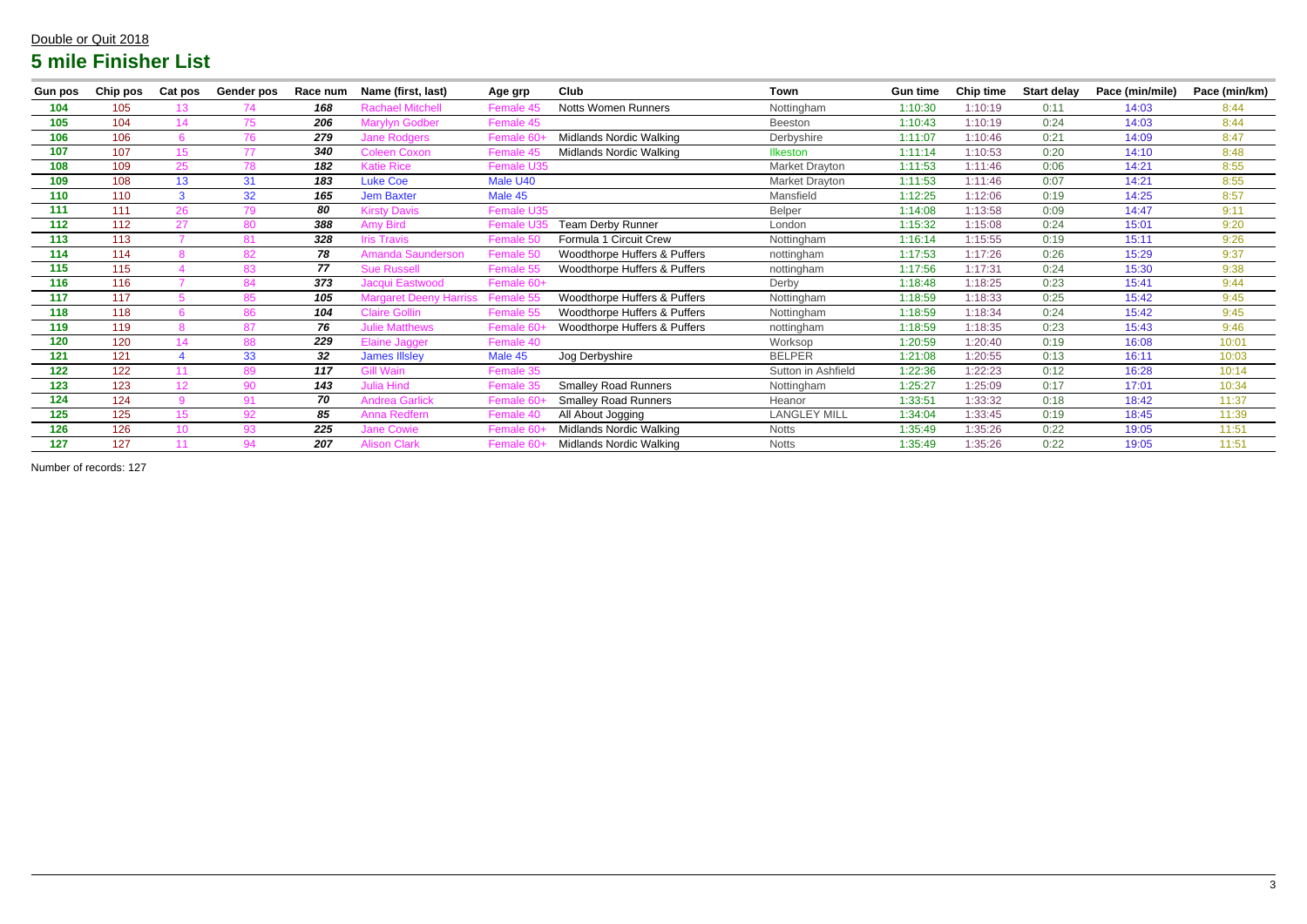| Gun          | Chip                   | Cat              | Gender          | Race | Name (first, last)           | Age grp         | Club                            | Town                 | <b>Gun time</b> | Chip    | <b>Start</b> | Pace | Pace | Lap 1   | L1 | Lap <sub>2</sub> | L2              | Pos            |
|--------------|------------------------|------------------|-----------------|------|------------------------------|-----------------|---------------------------------|----------------------|-----------------|---------|--------------|------|------|---------|----|------------------|-----------------|----------------|
|              | 10 mile Finishers: 243 |                  |                 |      |                              |                 |                                 |                      |                 |         |              |      |      |         |    |                  |                 |                |
|              |                        |                  |                 | 358  | <b>Tom Stokes</b>            | Male 40         | Erewash Valley Running Club     | Nottingham           | 0:58:27         | 0:58:27 | 0:00         | 5:50 | 3:37 | 0:29:29 | 2  | 0:28:58          |                 |                |
| $\mathbf{2}$ | $\overline{2}$         |                  | $\overline{2}$  | 314  | <b>Kenny Malton</b>          | Male U40        | <b>Shelton Striders</b>         | Derby                | 0:58:59         | 0:58:58 | 0:00         | 5:53 | 3:39 | 0:29:27 |    | 0:29:31          | $\overline{2}$  | $-1$           |
| $\mathbf{3}$ | 3                      | $\overline{2}$   | 3               | 20   | <b>Dylan George</b>          | Male U40        | <b>Mansfield Harriers</b>       | <b>Notts</b>         | 0:59:06         | 0:59:06 | 0:00         | 5:54 | 3:40 | 0:29:55 |    | 0:29:1'          | 3               | $\overline{0}$ |
|              |                        | 3                |                 | 227  | <b>Edward Kolb</b>           | Male U40        | <b>Redhill Road Runners</b>     | Nottingham           | 1:07:33         | 1:07:33 | 0:00         | 6:45 | 4:11 | 0:33:12 |    | 0:34:21          | 4               | $\overline{0}$ |
| 5            | 5                      |                  | $5\phantom{.0}$ | 140  | <b>Ryan Ball</b>             | Male U40        | <b>Heanor Running Club</b>      | Heanor               | 1:08:21         | 1:08:20 | 0:00         | 6:50 | 4:14 | 0:34:40 | 6  | 0:33:40          | $5\phantom{.0}$ |                |
| 6            | 6                      | 5                | 6               | 288  | <b>Martyn Lowe</b>           | Male U40        |                                 | Nottingham           | 1:09:04         | 1:09:00 | 0:04         | 6:54 | 4:17 | 0:34:25 | -5 | 0:34:39          | 6               | $-1$           |
|              | $\overline{7}$         |                  | 7               | 334  | <b>Patrick Fitzgerald</b>    | Male 50         | Long Eaton Running Club         | Nottingham           | 1:10:13         | 1:10:11 | 0:02         | 7:01 | 4:21 | 0:34:53 |    | 0:35:19          | -7              | $\overline{0}$ |
| 8            | 8                      | 6                | 8               | 272  | <b>Adam Robinson</b>         | Male U40        | Long Eaton Running Club         | Long eaton           | 1:10:14         | 1:10:13 | 0:01         | 7:01 | 4:21 | 0:35:26 | 11 | 0:34:47          | 8               | 3              |
| 9            | 9                      |                  | 9               | 353  | <b>Steve Hathaway</b>        | Male 45         | <b>Smalley Road Runners</b>     | Heanor               | 1:10:52         | 1:10:50 | 0:02         | 7:05 | 4:24 | 0:35:29 | 12 | 0:35:23          | 9               | $\mathbf{3}$   |
| 10           | 10 <sup>°</sup>        | $\overline{2}$   | 10 <sup>°</sup> | 194  | <b>Steve Haskard</b>         | Male 50         | Kimberley and District Striders | nottingham           | 1:11:06         | 1:11:03 | 0:02         | 7:06 | 4:24 | 0:35:04 | 9  | 0:36:01          | 10              | $-1$           |
| 11           | 11                     | $\overline{2}$   | 11              | 385  | <b>Gary Cragg</b>            | Male 45         | <b>HOLME PIERREPONT</b>         | <b>NOTTINGHAM</b>    | 1:11:46         | 1:11:45 | 0:01         | 7:10 | 4:27 | 0:35:59 | 14 | 0:35:46          | 11              | 3              |
| 12           | 12 <sub>2</sub>        |                  | 12              | 150  | <b>Robert Nason</b>          | Male U40        | <b>HOLME PIERREPONT</b>         | Nottingham           | 1:11:46         | 1:11:45 | 0:01         | 7:10 | 4:27 | 0:35:59 | 13 | 0:35:47          | 12              |                |
| 13           | 13                     | 3                | 13              | 408  | <b>John Queenan</b>          | Male 45         | <b>Heanor Running Club</b>      |                      | 1:11:57         | 1:11:56 | 0:00         | 7:11 | 4:28 | 0:35:24 | 10 | 0:36:32          | 13              | $-3$           |
| 14           | 14                     |                  | 14              | 304  | <b>Philip Haynes</b>         | Male 55         | <b>Robin Hood Runners</b>       | Nottingham           | 1:12:10         | 1:12:06 | 0:04         | 7:12 | 4:28 | 0:36:28 | 16 | 0:35:42          | 14              | $\overline{2}$ |
| 15           | 15 <sub>1</sub>        | $\overline{2}$   | 15              | 260  | <b>Scott Woodward</b>        | Male 40         |                                 | <b>Ilkeston</b>      | 1:12:34         | 1:12:33 | 0:01         | 7:15 | 4:30 | 0:35:00 | 8  | 0:37:33          | 15              | $-7$           |
| 16           | 16                     | 8                | 16              | 303  | <b>Daniel Tomlinson</b>      | Male U40        |                                 | Nottingham           | 1:13:03         | 1:12:57 | 0:05         | 7:17 | 4:32 | 0:36:56 | 19 | 0:36:06          | 16              | 3              |
| 17           | 17                     |                  | 17              | 351  | <b>Giles Matsell</b>         | Male 45         |                                 | <b>ILKESTON</b>      | 1:13:30         | 1:13:27 | 0:02         | 7:20 | 4:33 | 0:36:15 | 15 | 0:37:14          | 17              | $-2$           |
| 18           | 18                     | $9^{\circ}$      | 18              | 116  | <b>Dave Taylor</b>           | Male U40        | Kimberley and District Striders | Nottingham           | 1:13:37         | 1:13:34 | 0:03         | 7:21 | 4:34 | 0:37:39 | 23 | 0:35:58          | 18              | 5 <sup>5</sup> |
| 19           | 19                     | 10 <sup>1</sup>  | 19              | 245  | <b>Luke Saxton</b>           | Male U40        |                                 | Nottingham           | 1:14:24         | 1:14:22 | 0:01         | 7:26 | 4:37 | 0:37:17 | 20 | 0:37:06          | 19              |                |
| 20           | 20                     | 5 <sup>5</sup>   | 20              | 276  | <b>Eddie Alder</b>           | Male 45         | Southwell Running Club          | Newark               | 1:14:33         | 1:14:30 | 0:02         | 7:27 | 4:37 | 0:36:48 | 18 | 0:37:44          | 20              | $-2$           |
| 21           | 21                     | 11               | 21              | 254  | <b>Luke Inglis</b>           | Male U40        | <b>Shelton Striders</b>         | Derby                | 1:14:35         | 1:14:32 | 0:03         | 7:27 | 4:37 | 0:37:29 | 22 | 0:37:06          | 21              |                |
| 22           | 22                     |                  |                 | 407  | Ruth Keele <sup>,</sup>      | Female 35       | <b>Belper Harriers</b>          |                      | 1:14:49         | 1:14:48 | 0:01         | 7:28 | 4:38 | 0:36:38 | 17 | 0:38:10          | 22              | $-5$           |
| 23           | 23                     |                  | 2               | 180  | <b>Claire Bracegirdle</b>    | Female 40       |                                 | Chesterfield         | 1:14:57         | 1:14:56 | 0:01         | 7:29 | 4:39 | 0:37:22 | 21 | 0:37:34          | 23              | $-2$           |
| 24           | 24                     | 6                | 22              | 81   | <b>Brendan Devlin</b>        | Male 45         | Sinfin RC                       | Derby                | 1:15:20         | 1:15:18 | 0:02         | 7:31 | 4:40 | 0:37:49 | 25 | 0:37:31          | 24              |                |
| 25           | 25                     | 3                | 23              | 115  | <b>Steve Gelderd</b>         | Male 50         | <b>Redhill Road Runners</b>     | Nottingham           | 1:15:31         | 1:15:28 | 0:03         | 7:32 | 4:41 | 0:38:42 | 30 | 0:36:48          | 25              | $\overline{5}$ |
| 26           | 26                     | $\overline{2}$   | 3               | 311  | ∟ouise Rowley                | <b>Female 3</b> | <b>Belper Harriers</b>          | Nether Heage, Belper | 1:16:00         | 1:15:56 | 0:03         | 7:35 | 4:43 | 0:37:59 | 27 | 0:38:00          | 26              |                |
| 27           | 27                     | 12               | 24              | 236  | <b>Mark Lisgo</b>            | Male U40        |                                 | Mansfield            | 1:16:11         | 1:16:09 | 0:01         | 7:36 | 4:43 | 0:37:59 | 26 | 0:38:12          | 27              | $-1$           |
| 28           | 29                     | 3                |                 | 121  | <b>Rachel Farrow</b>         | Female 35       | <b>Shelton Striders</b>         | Derby                | 1:17:26         | 1:17:23 | 0:03         | 7:44 | 4:48 | 0:38:35 | 29 | 0:38:51          | 28              |                |
| 29           | 28                     | 3                | 25              | 404  | <b>Shane Horsley</b>         | Male 40         | <b>Smalley Road Runners</b>     |                      | 1:17:28         | 1:17:22 | 0:05         | 7:44 | 4:48 | 0:39:26 | 32 | 0:38:02          | 29              | 3 <sup>1</sup> |
| 30           | 30                     |                  | 26              | 123  | <b>Kev Purser</b>            | Male 40         | <b>Chesapeake Road Runners</b>  | derby                | 1:17:56         | 1:17:53 | 0:02         | 7:47 | 4:50 | 0:37:41 | 24 | 0:40:14          | 30              | $-6$           |
| 31           | 31                     |                  | 27              | 284  | George Kataria               | Male 50         | Sinfin RC                       | Derby                | 1:18:03         | 1:17:53 | 0:10         | 7:47 | 4:50 | 0:40:11 | 43 | 0:37:51          | 31              | 12             |
| 32           | 32                     | $\overline{7}$   | 28              | 250  | <b>Alistair Haywood</b>      | Male 45         | <b>Team Derby Runner</b>        | <b>Belper</b>        | 1:18:45         | 1:18:39 | 0:06         | 7:51 | 4:53 | 0:40:07 | 41 | 0:38:38          | 32              | 9              |
| 33           | 33                     | $\overline{2}$   | 5               | 273  | <b>Evelyn Vickery</b>        | Female 40       | Formula 1 Circuit Crew          | Nottingham           | 1:19:15         | 1:19:09 | 0:06         | 7:54 | 4:55 | 0:39:32 | 33 | 0:39:43          | 33              | $\overline{0}$ |
| 34           | 34                     | 13               | 29              | 38   | <b>Michael Pride</b>         | Male U40        | <b>Smalley Road Runners</b>     | Heanor               | 1:19:43         | 1:19:36 | 0:06         | 7:57 | 4:56 | 0:40:05 | 38 | 0:39:38          | 34              | $\overline{4}$ |
| 35           | 35                     | 8                | 30              | 158  | <b>Matthew Henning</b>       | Male 45         | <b>Shelton Striders</b>         | Sandiacre            | 1:20:15         | 1:20:07 | 0:08         | 8:00 | 4:58 | 0:40:46 | 48 | 0:39:29          | 35              | 13             |
| 36           | 36                     | 14               | 31              | 219  | <b>William Whittell</b>      | Male U40        | <b>Chesapeake Road Runners</b>  | Derby                | 1:20:22         | 1:20:11 | 0:11         | 8:01 | 4:58 | 0:42:40 | 61 | 0:37:41          | 36              | 25             |
| 37           | 37                     | 5 <sup>5</sup>   | 32              | 357  | <b>Carl Hopkinson</b>        | Male 50         | <b>Ripley Running Club</b>      | ripley               | 1:20:27         | 1:20:22 | 0:04         | 8:02 | 4:59 | 0:40:20 | 44 | 0:40:06          | 37              | $\overline{7}$ |
| 38           | 38                     | $\overline{2}$   | 33              | 107  | <b>David Greenwell</b>       | Male 55         | Uknetrunner                     | Nottingham           | 1:20:46         | 1:20:42 | 0:03         | 8:04 | 5:00 | 0:38:27 | 28 | 0:42:18          | 38              | $-10$          |
| 39           | 39                     | 9                | 34              | 84   | <b>Mark Oakley</b>           | Male 45         | All About Jogging               | <b>LANGLEY MILL</b>  | 1:20:51         | 1:20:47 | 0:03         | 8:04 | 5:01 | 0:39:34 | 34 | 0:41:17          | 39              | $-5$           |
| 40           | 40                     | 10 <sup>°</sup>  | 35              | 347  | <b>Darren Knight</b>         | Male 45         | <b>Chesapeake Road Runners</b>  | <b>DERBY</b>         | 1:21:04         | 1:21:01 | 0:02         | 8:06 | 5:02 | 0:39:38 | 35 | 0:41:25          | 40              | $-5$           |
| 41           | 42                     | 15 <sub>15</sub> | 36              | 4    | <b>Andy Stubbs</b>           | Male U40        | <b>Belper Harriers</b>          | Belper               | 1:21:07         | 1:21:05 | 0:02         | 8:06 | 5:02 | 0:40:07 | 40 | 0:41:00          | 41              | $-1$           |
| 42           | 41                     | 11               | 37              | 300  | <b>David Robertson</b>       | Male 45         | <b>Mansfield Harriers</b>       | <b>MANSFIELD</b>     | 1:21:07         | 1:21:02 | 0:05         | 8:06 | 5:02 | 0:39:58 | 37 | 0:41:08          | 42              | $-5$           |
| 43           | 43                     | 3                | 6               | 398  | <b>Kerstine Herbert</b>      | Female 40       | Kimberley and District Striders | nottingham           | 1:21:12         | 1:21:05 | 0:07         | 8:06 | 5:02 | 0:40:07 | 39 | 0:41:05          | 43              | -4             |
| 44           | 44                     | 12               | 38              | 280  | <b>Stephen Hutsby</b>        | Male 45         | <b>Ripley Running Club</b>      | Ripley               | 1:21:27         | 1:21:22 | 0:05         | 8:08 | 5:03 | 0:41:04 | 49 | 0:40:23          | 44              | 5 <sup>5</sup> |
| 45           | 45                     | $\overline{4}$   |                 | 317  | <b>Fiona Hawkins</b>         | Female 35       | Sinfin RC                       | Derby                | 1:21:54         | 1:21:50 | 0:04         | 8:11 | 5:05 | 0:40:26 | 45 | 0:41:28          | 45              | $\overline{0}$ |
| 46           | 46                     |                  | 8               | 268  | <b>Fiona Finnegan</b>        | Female 50       | Sinfin RC                       | Littleover           | 1:22:11         | 1:22:06 | 0:05         | 8:12 | 5:06 | 0:41:38 | 53 | 0:40:32          | 46              | $\overline{7}$ |
| 47           | 47                     | 5 <sup>5</sup>   | 39              | 59   | <b>Gavin Elliott</b>         | Male 40         | <b>Heanor Running Club</b>      | Ripley               | 1:22:13         | 1:22:13 | 0:00         | 8:13 | 5:06 | 0:39:54 | 36 | 0:42:19          | 47              | $-11$          |
| 48           | 48                     | 4                | 9               | 287  | Nicola Chamberlain Female 40 |                 | Kimberley and District Striders | <b>NOTTINGHAM</b>    | 1:22:23         | 1:22:19 | 0:03         | 8:13 | 5:06 | 0:41:15 | 50 | 0:41:07          | 48              | $\overline{2}$ |
| 49           | 49                     |                  | 10 <sup>°</sup> | 302  | <b>Kylie Haynes</b>          | <b>Female L</b> | <b>Redhill Road Runners</b>     | Nottingham           | 1:22:29         | 1:22:24 | 0:04         | 8:14 | 5:07 | 0:40:09 | 42 | 0:42:20          | 49              | $-7$           |
| 50           | 50                     | $6\overline{6}$  | 40              | 129  | <b>Mark Salisbury</b>        | Male 40         | Sutton in Ashfield Harriers and | Nottingham           | 1:22:36         | 1:22:33 | 0:02         | 8:15 | 5:07 | 0:39:14 | 31 | 0:43:21          | 50              | $-19$          |
| 51           | 51                     |                  | 11              | 329  | <b>Rachel Lee</b>            | Female 35       | Erewash Valley Running Club     | Nottingham           | 1:22:53         | 1:22:50 | 0:03         | 8:17 | 5:08 | 0:41:36 | 52 | 0:41:17          | 51              |                |

### Double or Quit 2018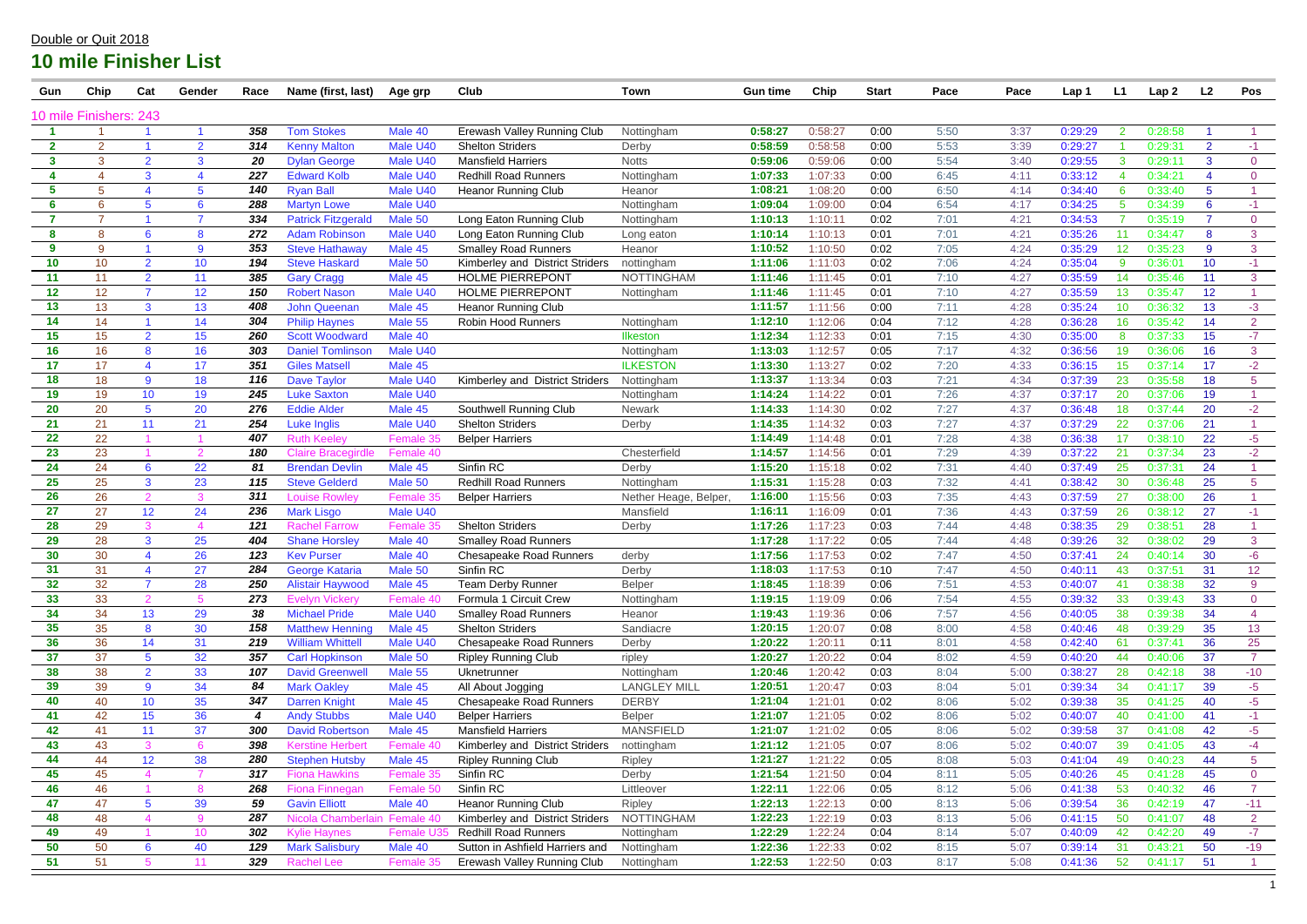| Gun | Chip | Cat                      | Gender          | Race | Name (first, last)      | Age grp           | Club                            | <b>Town</b>            | <b>Gun time</b> | Chip    | <b>Start</b> | Pace | Pace | Lap 1   | L1  | Lap <sub>2</sub> | L2  | Pos             |
|-----|------|--------------------------|-----------------|------|-------------------------|-------------------|---------------------------------|------------------------|-----------------|---------|--------------|------|------|---------|-----|------------------|-----|-----------------|
| 52  | 52   |                          | 41              | 331  | <b>lan O'Donnell</b>    | Male 40           | <b>Massey Runners</b>           | Coventry               | 1:23:21         | 1:23:06 | 0:15         | 8:18 | 5:09 | 0:40:40 | 46  | 0:42:40          | 52  | $-6$            |
| 53  | 53   | 16                       | 42              | 270  | <b>Paul Bentley</b>     | Male U40          | <b>Barrow Runners</b>           | Loughborough           | 1:23:39         | 1:23:30 | 0:09         | 8:21 | 5:11 | 0:42:44 | 62  | 0:40:55          | 53  | 9               |
| 54  | 54   |                          | 12 <sub>2</sub> | 48   | <b>Samantha Hayes</b>   | Female 45         | <b>Redhill Road Runners</b>     | Nottingham             | 1:24:08         | 1:24:05 | 0:02         | 8:24 | 5:13 | 0:42:11 | 56  | 0:41:56          | 54  | $\overline{2}$  |
| 55  | 55   | $\mathbf{3}$             | 43              | 49   | <b>Mark Tomlinson</b>   | Male 55           | <b>Redhill Road Runners</b>     | Nottingham             | 1:24:08         | 1:24:06 | 0:02         | 8:24 | 5:13 | 0:42:11 | 57  | 0:41:57          | 55  | $\overline{2}$  |
| 56  | 56   | 13                       | 44              | 108  | <b>Rob Pearce</b>       | Male 45           | Sutton in Ashfield Harriers and | Sutton In Ashfield     | 1:24:20         | 1:24:15 | 0:04         | 8:25 | 5:14 | 0:41:31 | 51  | 0:42:49          | 56  | $-5$            |
| 57  | 57   | 8                        | 45              | 6    | <b>Paul Bradshaw</b>    | Male 40           |                                 | Nottingham             | 1:24:53         | 1:24:52 | 0:01         | 8:29 | 5:16 | 0:40:46 | 47  | 0:44:07          | 57  | $-10$           |
| 58  | 58   | 6                        | 13              | 375  | <b>Rachel Shambrook</b> | Female 35         | <b>Redhill Road Runners</b>     | Nottingham             | 1:25:05         | 1:25:00 | 0:05         | 8:30 | 5:16 | 0:42:52 | 63  | 0:42:13          | 58  | 5               |
| 59  | 59   | 9                        | 46              | 58   | <b>Kieron Brice</b>     | Male 40           | <b>Barnsley Harriers</b>        | Alfreton               | 1:25:10         | 1:25:08 | 0:02         | 8:30 | 5:17 | 0:41:39 | 54  | 0:43:31          | 59  | $-5$            |
| 60  | 60   | 14                       | 47              | 383  | <b>Robert Wattam</b>    | Male 45           |                                 | Nottingham             | 1:25:21         | 1:25:11 | 0:09         | 8:31 | 5:17 | 0:42:18 | 58  | 0:43:02          | 60  | $-2$            |
| 61  | 61   | $\mathcal{P}$            | 14              | 37   | <b>Kate Donaldson</b>   | Female 45         | <b>Notts Women Runners</b>      | Nottingham             | 1:25:40         | 1:25:29 | 0:11         | 8:32 | 5:18 | 0:43:03 | 65  | 0:42:37          | 61  | $\overline{4}$  |
| 62  | 63   |                          | 15 <sub>1</sub> | 255  | Lisa Dovle              | Female 35         | <b>Redhill Road Runners</b>     | Nottingham             | 1:25:49         | 1:25:43 | 0:05         | 8:34 | 5:19 | 0:41:56 | 55  | 0:43:52          | 62  | $-7$            |
| 63  | 62   | 2                        | 16              | 226  | Helen Johnson           | Female U3         | <b>Redhill Road Runners</b>     | Nottingham             | 1:25:52         | 1:25:38 | 0:13         | 8:33 | 5:19 | 0:43:10 | 66  | 0:42:41          | 63  | 3               |
| 64  | 65   | 15                       | 48              | 320  | <b>Marc Kinch</b>       | Male 45           | Long Eaton Running Club         | <b>Bramshall</b>       | 1:26:31         | 1:26:24 | 0:06         | 8:38 | 5:22 | 0:42:39 | 60  | 0:43:52          | 64  | $-4$            |
| 65  | 66   | 17                       | 49              | 339  | Dale Johnson            | Male U40          | <b>Smalley Road Runners</b>     | <b>Ilkeston</b>        | 1:26:37         | 1:26:31 | 0:06         | 8:39 | 5:22 | 0:43:51 | 76  | 0:42:46          | 65  | 11              |
| 66  | 64   | 16                       | 50              | 392  | <b>Shaun Arrowsmith</b> | Male 45           | <b>Mansfield Harriers</b>       | Sutton-in-Ashfield     | 1:26:48         | 1:26:23 | 0:25         | 8:38 | 5:22 | 0:45:32 | 88  | 0:41:15          | 66  | 22              |
| 67  | 67   | 10 <sup>°</sup>          | 51              | 205  | <b>Paul Curtis</b>      | Male 40           | <b>Massey Runners</b>           | Coventry               | 1:26:50         | 1:26:35 | 0:14         | 8:39 | 5:22 | 0:43:14 | 69  | 0:43:35          | 67  | $\overline{2}$  |
| 68  | 69   | $\overline{2}$           | 17              | 266  | Kate Johnston           | Female 50         | <b>Shelton Striders</b>         | <b>Burton on Trent</b> | 1:27:00         | 1:26:53 | 0:07         | 8:41 | 5:23 | 0:44:27 | 82  | 0:42:33          | 68  | 14              |
| 69  | 68   | 11                       | 52              |      | <b>Jeff Turner</b>      | Male 40           | <b>Team Derby Runner</b>        | Derby                  | 1:27:02         | 1:26:52 | 0:10         | 8:41 | 5:23 | 0:44:46 | 86  | 0:42:16          | 69  | 17              |
| 70  | 70   |                          | 18              | 355  | Jackie Welburn          | Female 35         | Beeston AC                      | Beeston                | 1:27:03         | 1:26:58 | 0:05         | 8:41 | 5:24 | 0:42:30 | 59  | 0:44:33          | 70  | $-11$           |
| 71  | 71   | 3                        | 19              | 337  | <b>Elaine Stone</b>     | Female 45         | Wirksworth Running Club         | <b>Brassington</b>     | 1:27:33         | 1:27:29 | 0:04         | 8:44 | 5:26 | 0:43:00 | 64  | 0:44:33          | 71  | $-7$            |
| 72  | 72   | 3                        | 20              | 228  | Laura Mccristal         | Female U:         | Long Eaton Running Club         | Nottingham             | 1:27:45         | 1:27:36 | 0:09         | 8:45 | 5:26 | 0:43:33 | 72  | 0:44:12          | 72  | $\overline{0}$  |
| 73  | 73   | $\boldsymbol{\Lambda}$   | 21              | 307  | Catherine Allen         | <b>Female U35</b> | Formula 1 Circuit Crew          | Nottingham             | 1:27:51         | 1:27:42 | 0:09         | 8:46 | 5:26 | 0:43:12 | 68  | 0:44:39          | 73  | $-5$            |
| 74  | 74   | 18                       | 53              | 308  | <b>Alastair Reilly</b>  | Male U40          | <b>Redhill Road Runners</b>     | Nottingham             | 1:27:51         | 1:27:43 | 0:08         | 8:46 | 5:27 | 0:43:12 | -67 | 0:44:39          | 74  | $-7$            |
| 75  | 75   |                          | 22              | 342  | Pamela Hammond          | Female 45         |                                 | Nottingham             | 1:28:08         | 1:27:59 | 0:09         | 8:47 | 5:28 | 0:43:33 | 73  | 0:44:34          | 75  | $-2$            |
| 76  | 76   | $\boldsymbol{\varDelta}$ | 54              | 189  | <b>Richard Fildes</b>   | Male 55           | Sinfin RC                       | Derby                  | 1:28:23         | 1:28:11 | 0:11         | 8:49 | 5:28 | 0:44:45 | 84  | 0:43:37          | 76  | 8               |
| 77  | 77   | 17                       | 55              | 72   | <b>Jason Hughes</b>     | Male 45           | <b>Smalley Road Runners</b>     | Heanor                 | 1:28:38         | 1:28:31 | 0:06         | 8:51 | 5:30 | 0:44:07 | 78  | 0:44:30          | 77  |                 |
| 78  | 78   | 19                       | 56              | 34   | <b>Chris Hunt</b>       | Male U40          | North Derbyshire Running Club   | Chesterfield           | 1:29:03         | 1:28:48 | 0:14         | 8:52 | 5:31 | 0:45:48 | 91  | 0:43:14          | 78  | 13              |
| 79  | 79   | 5                        | 23              | 247  | ⊺anva Holmes            | Female 40         | All About Jogging               | Alfreton               | 1:29:33         | 1:29:29 | 0:03         | 8:56 | 5:33 | 0:43:20 | 70  | 0:46:12          | 79  | $-9$            |
| 80  | 80   | 20                       | 57              | 321  | <b>David Jones</b>      | Male U40          |                                 | Nottingham             | 1:29:45         | 1:29:42 | 0:02         | 8:58 | 5:34 | 0:43:35 | 74  | 0:46:10          | 80  | $-6$            |
| 81  | 81   | 3                        | 24              | 24   | <b>Liz Phillips</b>     | Female 50         | <b>Shelton Striders</b>         | <b>Brailsford</b>      | 1:29:50         | 1:29:42 | 0:07         | 8:58 | 5:34 | 0:45:59 | 93  | 0:43:51          | 81  | 12 <sup>°</sup> |
| 82  | 82   |                          | 25              | 199  | Claudia Kuster          | Female 45         |                                 | Nottingham             | 1:29:51         | 1:29:45 | 0:06         | 8:58 | 5:34 | 0:44:13 | 80  | 0:45:37          | 82  | $-2$            |
| 83  | 83   | 21                       | 58              | 178  | <b>Jay Bird</b>         | Male U40          | <b>Ripley Running Club</b>      | De53sx                 | 1:30:03         | 1:29:50 | 0:12         | 8:59 | 5:34 | 0:45:47 | 90  | 0:44:15          | 83  | $\overline{7}$  |
| 84  | 84   | 22                       | 59              | 393  | <b>Chris Curtis</b>     | Male U40          |                                 | <b>Belper</b>          | 1:30:09         | 1:30:03 | 0:06         | 9:00 | 5:35 | 0:44:02 |     | 0:46:07          | 84  | -7              |
| 85  | 85   | $6\overline{6}$          | 60              | 200  | <b>Steve Day</b>        | Male 50           |                                 | Nottingham             | 1:30:18         | 1:30:14 | 0:04         | 9:01 | 5:36 | 0:44:14 | 81  | 0:46:04          | 85  | $-4$            |
| 86  | 86   | 12 <sub>2</sub>          | 61              | 380  | <b>Michael Drury</b>    | Male 40           | <b>Redhill Road Runners</b>     | Nottingham             | 1:30:34         | 1:30:27 | 0:06         | 9:02 | 5:37 | 0:45:45 | 89  | 0:44:48          | 86  | $\mathbf{3}$    |
| 87  | 87   | 13 <sup>°</sup>          | 62              | 359  | <b>Gareth Roebuck</b>   | Male 40           | All About Jogging               | Derbyshire             | 1:30:44         | 1:30:40 | 0:03         | 9:04 | 5:38 | 0:44:12 | 79  | 0:46:32          | 87  | $-8-$           |
| 88  | 88   | $\overline{7}$           | 63              | 368  | <b>Neil Walker</b>      | Male 50           | Formula 1 Circuit Crew          | Nottingham             | 1:30:51         | 1:30:41 | 0:09         | 9:04 | 5:38 | 0:43:38 | 75  | 0:47:13          | 88  | $-13$           |
| 89  | 89   | 14                       | 64              | 242  | <b>Simon Charles</b>    | Male 40           |                                 | <b>BELPER</b>          | 1:31:16         | 1:31:11 | 0:04         | 9:07 | 5:39 | 0:43:24 | 71  | 0:47:51          | 89  | $-18$           |
| 90  | 91   | 23                       | 65              | 40   | James Billington        | Male U40          |                                 | Nottingham             | 1:31:51         | 1:31:39 | 0:11         | 9:09 | 5:41 | 0:46:53 | 98  | 0:44:57          | 90  | 8               |
| 91  | 90   | 18                       | 66              | 223  | <b>Colin Northedge</b>  | Male 45           |                                 | Alfreton               | 1:31:55         | 1:31:34 | 0:20         | 9:09 | 5:41 | 0:48:56 | 123 | 0:42:59          | 91  | 32              |
| 92  | 92   |                          | 67              | 325  | <b>Robert Browne</b>    | Male 60           | Erewash Valley Running Club     | Nottingham             | 1:31:58         | 1:31:48 | 0:09         | 9:10 | 5:42 | 0:45:54 | 92  | 0:46:03          | 92  | $\overline{0}$  |
| 93  | 94   |                          | 26              | 251  | <b>Janene Penny</b>     | Female 45         | <b>Team Derby Runner</b>        | <b>Belper</b>          | 1:32:01         | 1:31:55 | 0:05         | 9:11 | 5:42 | 0:47:26 | 105 | 0:44:34          | 93  | 12 <sub>2</sub> |
| 94  | 93   | 5 <sup>5</sup>           | 68              | 318  | <b>Roy Russell</b>      | Male 55           | <b>Hinckley RC</b>              | <b>GROBY</b>           | 1:32:03         | 1:31:53 | 0:10         | 9:11 | 5:42 | 0:47:34 | 106 | 0:44:29          | 94  | 12 <sub>2</sub> |
| 95  | 95   | 15 <sub>15</sub>         | 69              | 316  | <b>Roger Kahler</b>     | Male 40           | Hedge End Running Club          | Nottingham             | 1:32:06         | 1:31:58 | 0:07         | 9:11 | 5:42 | 0:44:46 | 85  | 0:47:20          | 95  | $-10$           |
| 96  | 96   | 16                       | 70              | 113  | <b>Peter Balint</b>     | Male 40           |                                 | Ilkeston               | 1:32:25         | 1:32:21 | 0:04         | 9:14 | 5:44 | 0:45:12 | 87  | 0:47:12          | 96  | $-9$            |
| 97  | 97   | 19                       | 71              | 114  | <b>James Shaw</b>       | Male 45           | <b>Smalley Road Runners</b>     | Ilkeston               | 1:33:04         | 1:32:58 | 0:06         | 9:17 | 5:46 | 0:46:19 | 95  | 0:46:44          | 97  | $-2$            |
| 98  | 99   | 17                       | 72              | 92   | <b>Chris Chambers</b>   | Male 40           | <b>Smalley Road Runners</b>     | <b>Stanley Common</b>  | 1:33:43         | 1:33:37 | 0:06         | 9:21 | 5:49 | 0:46:26 | 96  | 0:47:16          | 98  | $-2$            |
| 99  | 98   | 24                       | 73              | 89   | <b>Lee Scott</b>        | Male U40          |                                 | Nottingham             | 1:33:47         | 1:33:33 | 0:13         | 9:21 | 5:48 | 0:50:41 | 139 | 0:43:05          | 99  | 40              |
| 100 | 100  | 5 <sup>5</sup>           | 27              | 338  | <b>Victoria Rice</b>    | Female U35        |                                 | derby                  | 1:33:50         | 1:33:46 | 0:03         | 9:22 | 5:49 | 0:46:03 | 94  | 0:47:47          | 100 | $-6$            |
| 101 | 103  | 8                        | 74              | 184  | <b>Nick Salvin</b>      | Male 50           |                                 | Leicester              | 1:34:07         | 1:34:04 | 0:03         | 9:24 | 5:50 | 0:47:56 | 110 | 0:46:11          | 101 | 9               |
| 102 | 104  | 20                       | 75              | 405  | <b>Rob Lee</b>          | Male 45           | <b>West End Runners</b>         |                        | 1:34:07         | 1:34:05 | 0:02         | 9:24 | 5:50 | 0:47:55 | 109 | 0:46:12          | 102 | $\overline{7}$  |
| 103 | 102  | 6                        | 28              | 181  | <b>Jo Rhodes</b>        | Female 40         | <b>Smalley Road Runners</b>     | Derby Derby            | 1:34:18         | 1:34:03 | 0:15         | 9:24 | 5:50 | 0:48:53 | 121 | 0:45:25          | 103 | 18              |
|     |      |                          |                 |      |                         |                   |                                 |                        |                 |         |              |      |      |         |     |                  |     |                 |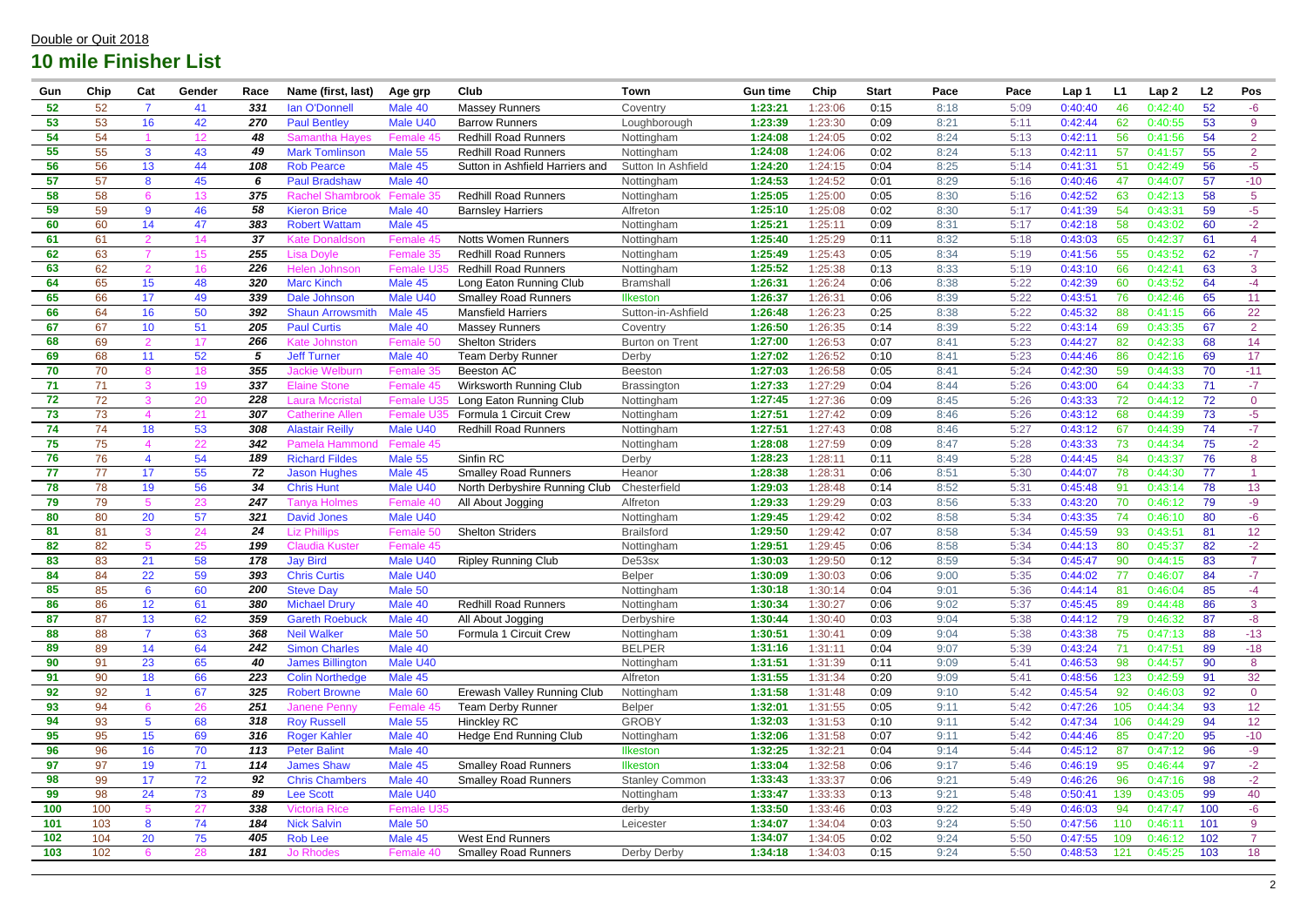| Gun              | Chip | Cat             | Gender | Race | Name (first, last)          | Age grp            | Club                            | Town                     | <b>Gun time</b> | Chip    | <b>Start</b> | Pace  | Pace | Lap 1   | L1  | Lap <sub>2</sub> | L2  | Pos             |
|------------------|------|-----------------|--------|------|-----------------------------|--------------------|---------------------------------|--------------------------|-----------------|---------|--------------|-------|------|---------|-----|------------------|-----|-----------------|
| 104              | 101  | 9               | 29     | 36   | Joanna Dawsor               | Female 35          |                                 | Mansfield                | 1:34:21         | 1:34:02 | 0:18         | 9:24  | 5:50 | 0:48:19 | 116 | 0:46:01          | 104 | 12              |
| 105              | 105  |                 | 76     | 87   | <b>Daniel Colemar</b>       | Male 65+           | Jog Derbyshire                  | Heanor                   | 1:34:28         | 1:34:19 | 0:08         | 9:25  | 5:51 | 0:47:39 | 107 | 0:46:49          | 105 | 2 <sup>1</sup>  |
| 106              | 106  | 25              | 77     | 364  | <b>Matthew Tinsley</b>      | Male U40           |                                 | Long eaton               | 1:35:02         | 1:34:48 | 0:13         | 9:28  | 5:53 | 0:48:00 | 112 | 0:47:02          | 106 | $6\phantom{1}6$ |
| 107              | 107  | 6               | 30     | 363  | Havlev Dove                 | <b>Female U35</b>  |                                 | Long eaton               | 1:35:03         | 1:34:49 | 0:14         | 9:28  | 5:53 | 0:47:59 | 111 | 0:47:04          | 107 | 4               |
| 108              | 109  | 10 <sup>°</sup> | 31     | 148  | <b>Daniela Heeg</b>         | Female 35          |                                 | <b>Beeston</b>           | 1:35:42         | 1:35:35 | 0:07         | 9:33  | 5:56 | 0:47:18 | 102 | 0:48:23          | 108 | $-6$            |
| 109              | 108  | 26              | 78     | 145  | <b>Benn Hailes</b>          | Male U40           |                                 | Newcastle-Under-Lyme     | 1:35:51         | 1:35:29 | 0:21         | 9:32  | 5:56 | 0:48:45 | 119 | 0:47:05          | 109 | 10              |
| 110              | 111  | 11              | 32     | 192  | <b>Gemma Davkin</b>         | Female 35          |                                 | Nottingham               | 1:36:12         | 1:36:06 | 0:06         | 9:36  | 5:58 | 0:47:17 | 100 | 0:48:54          | 110 | $-10$           |
| 111              | 110  | $\overline{2}$  | 79     | 390  | <b>David O'Neill</b>        | Male <sub>60</sub> |                                 | Nottingham               | 1:36:12         | 1:36:05 | 0:07         | 9:36  | 5:58 | 0:47:17 | 101 | 0:48:54          | 111 | $-10$           |
| 112              | 112  | 6               | 80     | 365  | <b>Andy Wright</b>          | Male 55            | Kimberley and District Striders | Eastwood                 | 1:36:26         | 1:36:19 | 0:07         | 9:37  | 5:59 | 0:47:42 | 108 | 0:48:44          | 112 | $-4$            |
| 113              | 113  |                 | 33     | 124  | Ella Markham                | <b>Female U35</b>  |                                 | Denby village            | 1:36:29         | 1:36:21 | 0:07         | 9:38  | 5:59 | 0:46:59 | 99  | 0:49:29          | 113 | $-14$           |
| 114              | 114  | 9               | 81     | 63   | <b>Paul Sanby</b>           | Male 50            | All About Jogging               | Nottingham               | 1:36:30         | 1:36:22 | 0:08         | 9:38  | 5:59 | 0:48:55 | 122 | 0:47:35          | 114 | 8               |
| 115              | 115  | 21              | 82     | 149  | <b>Richard Philis</b>       | Male 45            |                                 |                          | 1:36:57         | 1:36:44 | 0:13         | 9:40  | 6:00 | 0:46:29 | 97  | 0:50:28          | 115 | $-18$           |
| 116              | 117  | $\overline{7}$  | 34     | 156  | Claire Savers               | Female 40          | <b>Notts Women Runners</b>      | Nottingham               | 1:37:02         | 1:36:56 | 0:06         | 9:41  | 6:01 | 0:47:25 | 103 | 0:49:36          | 116 | $-13$           |
| 117              | 116  | 22              | 83     | 155  | <b>lan Sayers</b>           | Male 45            |                                 | Nottingham               | 1:37:02         | 1:36:56 | 0:06         | 9:41  | 6:01 | 0:47:25 | 104 | 0:49:36          | 117 | $-13$           |
| 118              | 118  | 12 <sub>2</sub> | 35     | 333  | Dionne Ravmond              | Female 35          |                                 | Nottingham               | 1:37:18         | 1:37:00 | 0:17         | 9:42  | 6:01 | 0:50:44 | 140 | 0:46:34          | 118 | 22              |
| 119              | 120  | 13 <sup>°</sup> | 36     | 17   | <b>Hannah Rushton</b>       | Female 35          | Vegan Runners UK                | Langham                  | 1:37:35         | 1:37:24 | 0:10         | 9:44  | 6:03 | 0:49:16 | 127 | 0:48:19          | 119 | 8               |
| 120              | 119  |                 | 37     | 10   | <b>Jackie Smith</b>         | Female 45          | <b>Notts Women Runners</b>      | Nottingham               | 1:37:35         | 1:37:23 | 0:11         | 9:44  | 6:03 | 0:48:31 | 118 | 0:49:03          | 120 | $-2$            |
| 121              | 122  | 27              | 84     | 257  | <b>William Mason</b>        | Male U40           | <b>HOLME PIERREPONT</b>         | Ruddington               | 1:38:17         | 1:38:10 | 0:06         | 9:49  | 6:06 | 0:48:05 | 113 | 0:50:1           | 121 | $-8$            |
| 122              | 121  | 23              | 85     | 301  | <b>Christopher Halliday</b> | Male 45            | Sinfin RC                       | Derby                    | 1:38:20         | 1:38:09 | 0:10         | 9:48  | 6:05 | 0:44:44 | 83  | 0:53:35          | 122 | $-39$           |
| 123              | 124  |                 | 38     | 53   | <b>Helen Treece</b>         | Female 50          | <b>Team Derby Runner</b>        | Derby                    | 1:38:55         | 1:38:37 | 0:17         | 9:51  | 6:07 | 0:49:21 | 128 | 0:49:34          | 123 | 5 <sup>5</sup>  |
| 124              | 123  | 8               | 39     | 30   | <b>Lottie Navlor</b>        | Female 40          | <b>Notts Women Runners</b>      | Derbyshire               | 1:38:56         | 1:38:36 | 0:20         | 9:51  | 6:07 | 0:50:59 | 142 | 0:47:57          | 124 | 18              |
| 125              | 125  | 10 <sup>°</sup> | 86     | 238  | <b>Alan Gerring</b>         | Male 50            |                                 | Nottingham               | 1:39:24         | 1:39:09 | 0:15         | 9:54  | 6:09 | 0:49:07 | 126 | 0:50:17          | 125 |                 |
| 126              | 126  | 9               | 40     | 332  | Helen Jov                   | Female 40          | <b>Team Derby Runner</b>        | Derby                    | 1:39:32         | 1:39:15 | 0:16         | 9:55  | 6:10 | 0:49:53 | 132 | 0:49:39          | 126 | $6\phantom{1}6$ |
| 127              | 127  | 10 <sup>°</sup> | 41     | 160  | Sue Wolfgang                | Female 40          |                                 | Nottingham               | 1:39:37         | 1:39:26 | 0:10         | 9:56  | 6:10 | 0:56:00 | 192 | 0:43:36          | 127 | 65              |
| 128              | 129  | 11              | 87     | 61   | <b>Andrew Bennet</b>        | Male 50            | <b>Hatton Darts RC</b>          | Swadlincote              | 1:40:18         | 1:40:10 | 0:08         | 10:01 | 6:13 | 0:48:19 | 115 | 0:51:59          | 128 | $-13$           |
| 129              | 128  | 28              | 88     | 171  | <b>Jack Danes</b>           | Male U40           |                                 | Castle Donington         | 1:40:22         | 1:40:06 | 0:16         | 10:00 | 6:13 | 0:50:05 | 136 | 0:50:16          | 129 | $\overline{7}$  |
| 130              | 130  | 29              | 89     | 96   | <b>Robert Softley</b>       | Male U40           | <b>Chesapeake Road Runners</b>  | Derby                    | 1:40:30         | 1:40:19 | 0:11         | 10:01 | 6:14 | 0:48:46 | 120 | 0:51:44          | 130 | $-10$           |
| 131              | 131  | 8               | 42     | 367  | Emma Parkin                 | Female             | <b>Notts Women Runners</b>      | Nottingham               | 1:40:44         | 1:40:25 | 0:18         | 10:02 | 6:14 | 0:49:07 | 125 | 0:51:36          | 131 | $-6$            |
| 132              | 132  | 30              | 90     | 348  | Leigh Burgin                | Male U40           |                                 | <b>ILKESTON</b>          | 1:40:59         | 1:40:40 | 0:18         | 10:04 | 6:15 | 0:49:28 | 131 | 0:51:30          | 132 | $-1$            |
| 133              | 133  | 14              | 43     | 208  | <b>Emma Spence</b>          | Female 35          |                                 | Heanor                   | 1:41:00         | 1:40:46 | 0:13         | 10:04 | 6:15 | 0:51:10 | 150 | 0:49:50          | 133 | 17 <sub>1</sub> |
| 134              | 134  | 15 <sub>1</sub> | 44     | 103  | Karen Miele                 | Female 35          |                                 | Nottingham               | 1:41:08         | 1:40:58 | 0:10         | 10:05 | 6:16 | 0:51:11 | 151 | 0:49:5           | 134 | 17              |
| 135              | 136  | 24              | 91     | 29   | <b>Gary Taylor</b>          | Male 45            |                                 | <b>Ilkeston</b>          | 1:41:23         | 1:41:15 | 0:08         | 10:07 | 6:17 | 0:48:24 | 117 | 0:52:58          | 135 | $-18$           |
| 136              | 135  |                 | 45     | 167  | Ebony Upton                 | Female U35         |                                 | Nottingham               | 1:41:32         | 1:41:12 | 0:20         | 10:07 | 6:17 | 0:51:42 | 156 | 0:49:50          | 136 | 20              |
| 137              | 137  | 18              | 92     | 98   | <b>Oliver Tupman</b>        | Male 40            |                                 | <b>Ilkeston</b>          | 1:41:39         | 1:41:23 | 0:15         | 10:08 | 6:18 | 0:49:04 | 124 | 0:52:35          | 137 | $-13$           |
| $\overline{138}$ | 139  | 10 <sup>°</sup> | 46     | 262  | <b>Fran Clarksom</b>        | Female U35         |                                 | Derby                    | 1:41:41         | 1:41:30 | 0:11         | 10:09 | 6:18 | 0:51:07 | 145 | 0:50:34          | 138 | $\overline{7}$  |
| 139              | 140  | 8               | 47     | 384  | <b>Emma Lissett</b>         | Female 45          | Woodthorpe Huffers & Puffers    | Nottingham               | 1:41:43         | 1:41:32 | 0:10         | 10:09 | 6:18 | 0:51:09 | 147 | 0:50:34          | 139 | 8               |
| 140              | 141  | 11              | 48     | 88   | <b>Kelly Scott</b>          | Female U35         |                                 | Nottingham               | 1:41:46         | 1:41:33 | 0:12         | 10:09 | 6:18 | 0:50:49 | 141 | 0:50:57          | 140 |                 |
| 141              | 138  | 19              | 93     | 216  | <b>Damien Hope</b>          | Male 40            |                                 | Nottingham               | 1:41:47         | 1:41:28 | 0:18         | 10:08 | 6:18 | 0:51:06 | 144 | 0:50:40          | 141 | 3               |
| 142              | 142  | $\mathbf{3}$    | 94     | 282  | <b>David Hicken</b>         | Male 60            | North Derbyshire Running Club   | Chesterfield             | 1:41:54         | 1:41:40 | 0:14         | 10:10 | 6:19 | 0:48:08 | 114 | 0:53:46          | 142 | $-28$           |
| 143              | 146  | 5               | 49     | 35   | <b>Alison Woodrow</b>       | Female 50          | Woodthorpe Huffers & Puffers    | Nottingham               | 1:42:00         | 1:41:50 | 0:10         | 10:11 | 6:19 | 0:51:09 | 148 | 0:50:51          | 143 | 5 <sup>5</sup>  |
| 144              | 145  | 31              | 95     | 234  | <b>Michael Goadby</b>       | Male U40           |                                 | Derbyshire               | 1:42:02         | 1:41:48 | 0:13         | 10:10 | 6:19 | 0:49:58 | 134 | 0:52:03          | 144 | $-10$           |
| 145              | 143  | 6               | 50     | 86   | <b>Susan Colemar</b>        | Female 50          |                                 | Heanor                   | 1:42:02         | 1:41:48 | 0:14         | 10:10 | 6:19 | 0:51:30 | 153 | 0:50:32          | 145 | 8               |
| 146              | 144  | 9               | 51     | 65   | <b>Sarah Sandhu</b>         | Female 45          | <b>Notts Women Runners</b>      | Nottingham               | 1:42:04         | 1:41:48 | 0:15         | 10:10 | 6:19 | 0:51:08 | 146 | 0:50:55          | 146 | $\overline{0}$  |
| 147              | 147  | 12 <sub>2</sub> | 52     | 151  | <b>Claire Raisin</b>        | Female U35         |                                 | Derbyshire               | 1:42:07         | 1:41:55 | 0:11         | 10:11 | 6:20 | 0:49:24 | 130 | 0:52:43          | 147 | $-17$           |
| 148              | 148  | 2 <sup>1</sup>  | 96     | 306  | <b>Jeff Rainbow</b>         | Male 65+           | Formula 1 Circuit Crew          | Nottingham               | 1:42:14         | 1:42:05 | 0:08         | 10:12 | 6:20 | 0:50:25 | 137 | 0:51:48          | 148 | $-11$           |
| 149              | 150  |                 | 53     | 71   | Lisa Kirkley                | Female 50          | <b>Smalley Road Runners</b>     | Smalley                  | 1:42:21         | 1:42:08 | 0:13         | 10:12 | 6:20 | 0:52:22 | 162 | 0:49:59          | 149 | 13              |
| 150              | 151  | 32              | 97     | 231  | <b>Darren Hooley</b>        | Male U40           |                                 | Long Eaton               | 1:42:22         | 1:42:10 | 0:12         | 10:13 | 6:20 | 0:49:58 | 135 | 0:52:24          | 150 | $-15$           |
| 151              | 149  | $\overline{7}$  | 98     | 326  | <b>David Potts</b>          | Male 55            |                                 | Nottingham               | 1:42:24         | 1:42:07 | 0:17         | 10:12 | 6:20 | 0:49:56 | 133 | 0:52:28          | 151 | $-18$           |
| 152              | 152  | 13 <sup>°</sup> | 54     | 312  | <b>Grace Balchin</b>        | Female U3          | Kimberley and District Striders | Nottingham               | 1:43:16         | 1:42:59 | 0:17         | 10:17 | 6:23 | 0:49:23 | 129 | 0:53:53          | 152 | $-23$           |
| 153              | 153  | 16 <sup>°</sup> | 55     | 133  | <b>Lindsey Cotterill</b>    | Female 35          |                                 | Nottingham               | 1:43:23         | 1:43:08 | 0:14         | 10:18 | 6:24 | 0:51:05 | 143 | 0:52:17          | 153 | $-10$           |
| 154              | 154  | 8               | 56     | 139  | <b>Fiona Green</b>          | Female 50          |                                 | Kirkby in Ashfield       | 1:43:41         | 1:43:31 | 0:10         | 10:21 | 6:25 | 0:51:17 | 152 | 0:52:23          | 154 | $-2$            |
| 155              | 155  | -9              | 57     | 381  | <b>Dawn Morley</b>          | Female 50          |                                 | <b>SUTTONIn Ashfield</b> | 1:43:44         | 1:43:34 | 0:10         | 10:21 | 6:26 | 0:51:51 | 158 | 0:51:52          | 155 | 3 <sup>7</sup>  |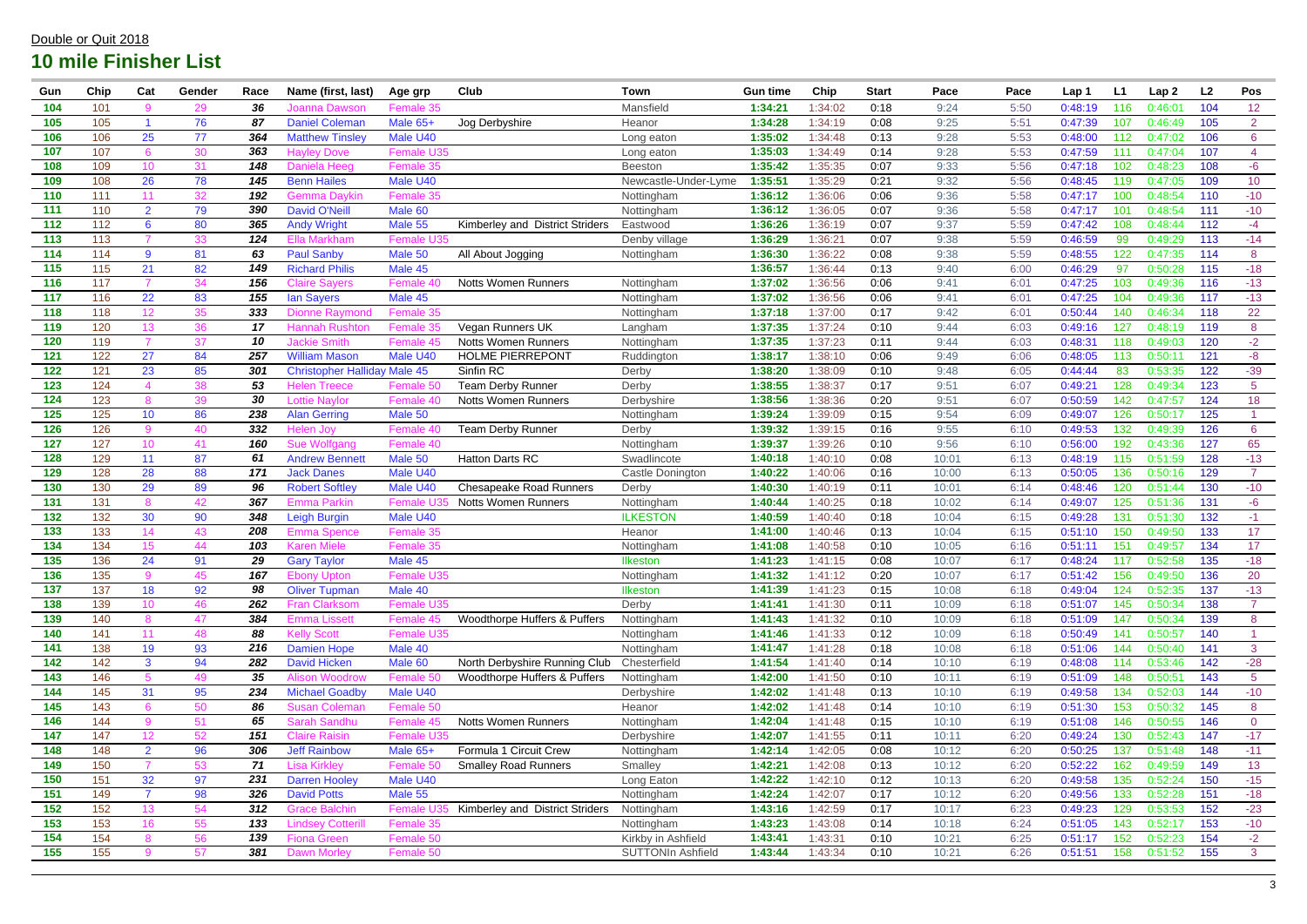| Gun        | Chip | Cat             | Gender   | Race             | Name (first, last)                        | Age grp                | Club                            | Town                     | <b>Gun time</b> | Chip    | <b>Start</b> | Pace  | Pace         | Lap 1              | L1  | Lap <sub>2</sub>   | L2  | Pos                        |
|------------|------|-----------------|----------|------------------|-------------------------------------------|------------------------|---------------------------------|--------------------------|-----------------|---------|--------------|-------|--------------|--------------------|-----|--------------------|-----|----------------------------|
| 156        | 156  | 33              | 99       | 261              | <b>Ben Wilde</b>                          | Male U40               |                                 | <b>NOTTINGHAM</b>        | 1:44:19         | 1:44:03 | 0:16         | 10:24 | 6:27         | 0:51:4'            | 155 | 0:52:38            | 156 | $-1$                       |
| 157        | 157  | 14              | 58       | 64               | Latia Renshaw                             | <b>Female U35</b>      |                                 | kirkby in ashfield       | 1:44:25         | 1:44:12 | 0:12         | 10:25 | 6:28         | 0:52:32            | 165 | 0:51:52            | 157 | 8                          |
| 158        | 158  | 11              | 59       | 66               | <b>Sally Wilson</b>                       | Female 40              | <b>Mansfield Harriers</b>       | Mansfield                | 1:44:25         | 1:44:13 | 0:12         | 10:25 | 6:28         | 0:52:32            | 166 | 0:51:52            | 158 | 8                          |
| 159        | 159  | 12 <sub>2</sub> | 100      | 127              | <b>Leonard Foulk</b>                      | Male 50                | Wirksworth Running Club         | <b>Belper</b>            | 1:44:35         | 1:44:20 | 0:15         | 10:26 | 6:29         | 0:51:10            | 149 | 0:53:25            | 159 | $-10$                      |
| 160        | 160  | 17              | 60       | 224              | Claire Newman                             | Female 35              | <b>Massey Runners</b>           | <b>Stockton Southam</b>  | 1:44:52         | 1:44:39 | 0:13         | 10:27 | 6:30         | 0:52:47            | 170 | 0:52:05            | 160 | 10                         |
| 161        | 161  | 10 <sup>°</sup> | 61       | 252              | <b>Vatalie Brown</b>                      | Female 45              | <b>Notts Women Runners</b>      | Nottingham               | 1:45:03         | 1:44:49 | 0:14         | 10:28 | 6:30         | 0:51:34            | 154 | 0:53:29            | 161 | $-7$                       |
| 162        | 162  | 13              | 101      | 399              | <b>Stephen Upton</b>                      | Male 50                |                                 | Nottingham               | 1:45:22         | 1:45:02 | 0:20         | 10:30 | 6:31         | 0:51:50            | 157 | 0:53:31            | 162 | $-5$                       |
| 163        | 163  | 18              | 62       | 26               | \mv Ma <sup>,</sup>                       | Female 35              | Kimberley and District Striders | Nottingham               | 1:45:26         | 1:45:16 | 0:09         | 10:31 | 6:32         | 0:52:09            | 160 | 0:53:16            | 163 | $-3$                       |
| 164        | 164  | 12              | 63       | 172              | Katie Newton                              | Female 40              | Kimberley and District Striders | Nottingham               | 1:45:26         | 1:45:18 | 0:08         | 10:31 | 6:32         | 0:52:09            | 161 | 0:53:16            | 164 | $-3$                       |
| 165        | 165  |                 | 64       | 344              | Susan I<br>∟aceb∖                         | Female 55              | Kimberley and District Striders | Eastwood                 | 1:45:31         | 1:45:23 | 0:07         | 10:32 | 6:32         | 0:52:22            | 163 | 0:53:08            | 165 | $-2$                       |
| 166        | 166  | 19              | 65       | 173              | Sarah Marriott                            | Female 35              | <b>Toton Road Runners</b>       | Nottingham               | 1:45:47         | 1:45:31 | 0:16         | 10:33 | 6:33         | 0:53:24            | 172 | 0:52:23            | 166 | $6^{\circ}$                |
| 167        | 167  | 20              | 66       | 170              | Sara Nairn                                | Female 35              |                                 | Nottingham               | 1:45:47         | 1:45:31 | 0:16         | 10:33 | 6:33         | 0:53:24            | 173 | 0:52:23            | 167 | $6\overline{6}$            |
| 168        | 168  | 15 <sub>1</sub> | 67       | 130              | Kat Fletcheı                              | <b>Female U35</b>      |                                 | Ripley                   | 1:45:53         | 1:45:37 | 0:15         | 10:33 | 6:33         | 0:52:23            | 164 | 0:53:29            | 168 | $-4$                       |
| 169        | 169  | 10 <sup>°</sup> | 68       | 269              | <b>Alyson Woodcock</b>                    | Female 50              | Sinfin RC                       | Derby                    | 1:46:23         | 1:46:17 | 0:06         | 10:37 | 6:36         | 0:50:30            | 138 | 0:55:52            | 169 | $-31$                      |
| 170        | 170  | 11              | 69       | 99               | Jacqueline                                | Female 50              | <b>Smalley Road Runners</b>     | Loscoe                   | 1:46:42         | 1:46:26 | 0:15         | 10:38 | 6:36         | 0:52:38            | 169 | 0:54:03            | 170 | $-1$                       |
| 171        | 171  | 12 <sub>2</sub> | 70       | 91               | <b>Tracy Webb</b>                         | Female 50              | Vegetarian Cycling & AC         | <b>GRANTHAM</b>          | 1:46:58         | 1:46:43 | 0:14         | 10:40 | 6:37         | 0:52:36            | 167 | 0:54:21            | 171 | $-4$                       |
| 172        | 172  | 11              | 71       | 73               | <b>Clair Hughes</b>                       | Female 45              | <b>Smalley Road Runners</b>     | Heanor                   | 1:47:10         | 1:46:55 | 0:15         | 10:41 | 6:38         | 0:52:38            | 168 | 0:54:32            | 172 | $-4$                       |
| 173        | 173  | 8               | 102      | 327              | <b>Christopher Potts</b>                  | Male 55                |                                 | Nottingham               | 1:47:22         | 1:47:05 | 0:17         | 10:42 | 6:39         | 0:52:02            | 159 | 0:55:20            | 173 | $-14$                      |
| 174        | 174  | 9               | 103      | 159              | <b>Tim Bentley</b>                        | Male 55                | <b>Shelton Striders</b>         | <b>DERBY</b>             | 1:47:29         | 1:47:08 | 0:20         | 10:42 | 6:39         | 0:54:12            | 176 | 0:53:16            | 174 | 2 <sup>1</sup>             |
| 175        | 175  | 12 <sub>2</sub> | 72       | 39               | Sarah Waldron                             | Female                 | <b>Notts Women Runners</b>      | Nottingham               | 1:49:07         | 1:48:47 | 0:19         | 10:52 | 6:45         | 0:55:3'            | 186 | 0:53:35            | 175 | 11                         |
| 176        | 176  | 13 <sup>°</sup> | 73       | 44               | Lisa Chamberlair                          | Female 45              | <b>Notts Women Runners</b>      | Nottingham               | 1:49:08         | 1:48:49 | 0:19         | 10:52 | 6:45         | 0:55:30            | 185 | 0:53:38            | 176 | 9                          |
| 177        | 178  | 16              | 74       | 12               | Keighley Evans                            | <b>Female U3</b>       | All About Jogging               | Derby                    | 1:49:08         | 1:48:52 | 0:16         | 10:53 | 6:45         | 0:52:51            | 171 | 0:56:16            | 177 | $-6$                       |
| 178        | 177  | 14              | 75       | 45               | <b>Paula Elliott</b>                      | Female 45              | <b>Notts Women Runners</b>      | Nottingham               | 1:49:09         | 1:48:50 | 0:19         | 10:53 | 6:45         | 0:55:31            | 187 | 0:53:38            | 178 | 9                          |
| 179        | 179  | 10 <sub>1</sub> | 104      | 126              | <b>Conrad Maddison</b>                    | Male 55                | Derbyshire Dynamos              | Nottingham               | 1:49:34         | 1:49:19 | 0:15         | 10:55 | 6:47         | 0:55:20            | 184 | 0:54:14            | 179 | $\overline{5}$             |
| 180        | 180  | 21              | 76       |                  | Samantha Dakir                            | Female 35              |                                 | Eastwood                 | 1:49:42         | 1:49:22 | 0:19         | 10:56 | 6:47         | 0:54:17            | 178 | 0:55:25            | 180 | $-2$                       |
| 181        | 181  | 22              | 77       | 3                | Jacqui Brookes                            | Female 35              | Notts Women Runners             | Nottingham               | 1:49:42         | 1:49:22 | 0:19         | 10:56 | 6:47         | 0:54:15            | 177 | 0:55:27            | 181 | $-4$                       |
| 182        | 182  | $\overline{4}$  | 105      | 296              | <b>Bob Crockford</b>                      | Male 60                | Long Eaton Running Club         | <b>Breaston</b>          | 1:50:01         | 1:49:43 | 0:17         | 10:58 | 6:49         | 0:54:03            | 174 | 0:55:58            | 182 | $-8-$                      |
| 183        | 183  | 23              | 78       | 190              | Alex Epton                                | Female 35              | <b>Notts Women Runners</b>      | Nottingham               | 1:50:16         | 1:49:55 | 0:20         | 10:59 | 6:49         | 0:54:22            | 179 | 0:55:54            | 183 | $-4$                       |
| 184        | 185  | 2               | 79       | 297              | Kathv Crockforc                           | Female 55              | Long Eaton Running Club         | <b>Breaston</b>          | 1:51:05         | 1:50:47 | 0:18         | 11:04 | 6:53         | 0:54:12            | 175 | 0:56:52            | 184 | $-9$                       |
| 185        | 184  | 24              | 80       | 310              | <b>Cheryl Easom</b>                       | Female 35              |                                 | Nottingham               | 1:51:08         | 1:50:45 | 0:22         | 11:04 | 6:52         | 0:55:08            | 183 | 0:55:59            | 185 | $-2$                       |
| 186        | 186  | 25              | 81       | 286              | Erica Liebermar                           | Female 35              |                                 | Nottingham               | 1:51:24         | 1:51:02 | 0:22         | 11:06 | 6:53         | 0:55:34            | 188 | 0:55:50            | 186 | $\overline{2}$             |
| 187        | 187  | 17              | 82       | 94               | Emma Walker                               | <b>Female U3</b>       | <b>Notts Women Runners</b>      | Nottingham               | 1:51:42         | 1:51:29 | 0:13         | 11:08 | 6:55         | 0:54:24            | 180 | 0:57:18            | 187 | $-7$                       |
| 188        | 188  |                 |          | $\overline{147}$ |                                           | <b>Female 35</b>       |                                 | Nottingham               | 1:52:12         | 1:52:01 | 0:10         | 11:12 | 6:57         | 0:55:55            | 190 | 0:56:17            | 188 |                            |
| 189        | 189  | 26<br>27        | 83<br>84 | 51               | Jatherine Carus<br><b>Sophie Nicholls</b> | Female 35              | <b>Notts Women Runners</b>      | Nottingham               | 1:52:22         | 1:52:04 | 0:17         | 11:12 | 6:57         | 0:56:16            | 194 | 0:56:05            | 189 | $\angle$<br>5 <sup>5</sup> |
| 190        | 190  | 18              | 85       | 191              | <b>Rebecca Noble</b>                      | Female U35             |                                 | Nottingham               | 1:52:37         | 1:52:26 | 0:11         | 11:14 | 6:59         | 0:55:56            | 191 | 0:56:41            | 190 |                            |
| 191        | 193  | 15 <sub>1</sub> | 86       | 110              | <b>Lou Mellor</b>                         | Female 45              | <b>Notts Women Runners</b>      | Nottingham               | 1:53:00         | 1:52:51 | 0:09         | 11:17 | 7:00         | 0:56:20            | 199 | 0:56:39            | 191 | 8                          |
| 192        | 191  | 28              | 87       | 33               | <b>Natalie Tate</b>                       | Female 35              | <b>Notts Women Runners</b>      | Heanor                   | 1:53:00         | 1:52:43 | 0:16         | 11:16 | 7:00         | 0:56:19            | 196 | 0:56:40            | 192 | 4                          |
| 193        | 192  | 29              | 88       | 253              | <b>Denise Lannon</b>                      | Female 35              | <b>Notts Women Runners</b>      | Selston                  | 1:53:00         | 1:52:50 | 0:09         | 11:17 | 7:00         | 0:56:20            | 198 | 0:56:40            | 193 | 5 <sup>5</sup>             |
| 194        | 194  | 30              | 89       | 153              | <b>Heather Marriott</b>                   | Female 35              | <b>Notts Women Runners</b>      | Nottingham               | 1:53:00         | 1:52:51 | 0:09         | 11:17 | 7:00         | 0:56:20            | 197 | 0:56:40            | 194 | $\mathbf{3}$               |
| 195        | 195  | 3               | 90       | 324              | <b>Josephine Abbott</b>                   | Female 55              |                                 | Nottingham               | 1:53:44         | 1:53:24 | 0:19         | 11:20 | 7:02         | 0:55:37            | 189 | 0:58:06            | 195 | $-6$                       |
| 196        | 197  | 31              | 91       | 9                | Emma Herd                                 | Female 35              | Vegan Runners UK                | Oakham                   | 1:53:47         | 1:53:35 | 0:12         | 11:21 | 7:03         | 0:55:06            | 181 | 0:58:40            | 196 | $-15$                      |
| 197        | 196  | 19              | 92       | 217              | <b>Nakita Brewster</b>                    | Female U35             |                                 | Nottingham               | 1:53:54         | 1:53:34 | 0:19         | 11:21 | 7:03         | 0:55:06            | 182 | 0:58:47            | 197 | $-15$                      |
| 198        | 198  | 20              | 93       | 341              | <b>Amy Freer</b>                          | Female I               | Kimberley and District Striders | Nottingham               | 1:53:54         | 1:53:44 | 0:10         | 11:22 | 7:04         | 0:57:46            | 203 | 0:56:08            | 198 | 5 <sup>5</sup>             |
| 199        | 199  | 32              | 94       | 309              | <b>Alison Robertson</b>                   | Female 35              |                                 | <b>Ilkeston</b>          | 1:54:15         | 1:53:52 | 0:22         | 11:23 | 7:04         | 0:56:10            | 193 | 0:58:04            | 199 | $-6$                       |
| 200        | 200  | 13 <sup>°</sup> | 95       | 137              | <b>Kathryn Wills</b>                      | Female 40              | <b>Chesapeake Road Runners</b>  |                          | 1:54:36         | 1:54:15 | 0:20         | 11:25 |              |                    | 201 |                    | 200 |                            |
| 201        | 201  | 11              | 106      | 100              | <b>Ken Bell</b>                           | Male 55                | <b>Wilne Runners</b>            | Derby<br>Burton on trent | 1:54:55         | 1:54:47 | 0:08         | 11:28 | 7:05<br>7:07 | 0:56:46<br>0:58:09 | 207 | 0:57:49<br>0:56:46 | 201 | 6 <sup>1</sup>             |
| 202        |      |                 |          | 271              | <b>Karen Griffin</b>                      |                        | <b>Barrow Runners</b>           |                          | 1:55:06         |         |              | 11:29 |              |                    | 202 |                    | 202 |                            |
|            | 202  | 33<br>14        | 96<br>97 | 406              | <b>Michelle Marriott</b>                  | Female 35<br>Female 40 |                                 | Loughborough             | 1:55:27         | 1:54:53 | 0:13         | 11:32 | 7:08         | 0:57:14<br>0:56:45 | 200 | 0:57:51            | 203 | $\overline{0}$             |
| 203<br>204 | 203  | 34              |          | 323              |                                           |                        | Jog Belper                      |                          | 1:55:44         | 1:55:20 | 0:07         |       | 7:10         |                    |     | 0:58:41            |     | $-3$                       |
|            | 204  |                 | 98       |                  | <b>Gemma Cotter</b>                       | Female 35              |                                 | Derby                    |                 | 1:55:29 | 0:15         | 11:32 | 7:10         | 0:59:29            | 216 | 0:56:15            | 204 | 12                         |
| 205        | 205  | 21              | 99       | 164              | Anna Young                                | Female U35             |                                 | <b>Bulwell</b>           | 1:55:54         | 1:55:40 | 0:13         | 11:34 | 7:11         | 1:00:03            | 217 | 0:55:50            | 205 | 12 <sub>2</sub>            |
| 206        | 206  | 13              | 100      | 55               | <b>Deborah Watkins</b>                    | Female 50              | <b>Team Derby Runner</b>        | Derby                    | 1:56:23         | 1:56:05 | 0:17         | 11:36 | 7:12         | 0:57:53            | 206 | 0:58:29            | 206 | $\overline{0}$             |
| 207        | 207  | 35              | 101      | 27               | Patricia Woodward                         | Female 35              | <b>Notts Women Runners</b>      | Nottingham               | 1:56:42         | 1:56:24 | 0:17         | 11:38 | 7:14         | 0:56:19            | 195 | 1:00:23            | 207 | $-12$                      |